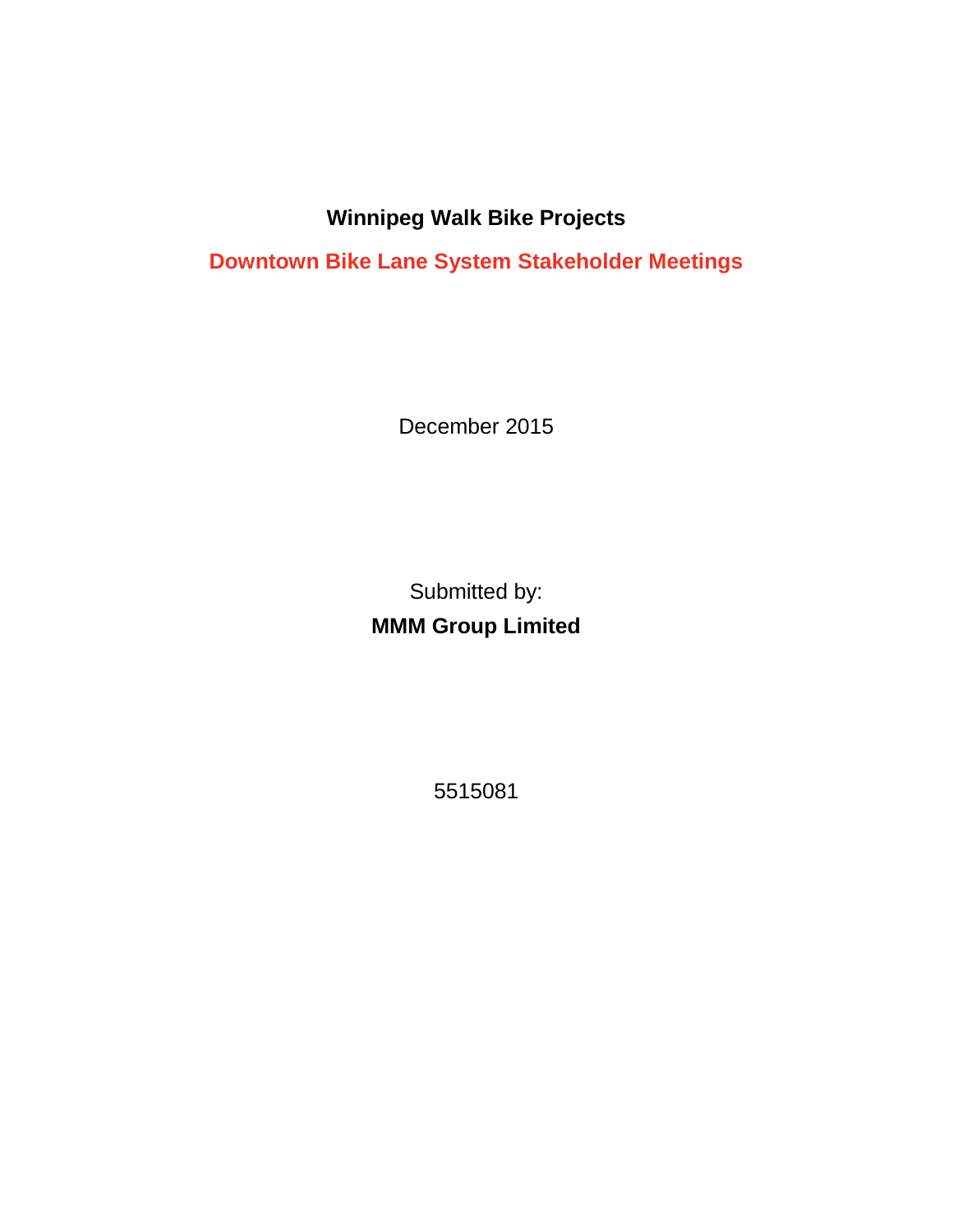## **Table of Contents**

| 5.0 Breakout Group Exercise #1 - Table Discussion  2  |  |
|-------------------------------------------------------|--|
| 6.0 Breakout Group Exercise #2 - Observations Mapping |  |
|                                                       |  |
|                                                       |  |
| <b>Appendices</b>                                     |  |

## **Appendix A – Downtown Bike Lane System Stakeholder Meeting Discussion Notes**

**Appendix B – List of Invited Stakeholders**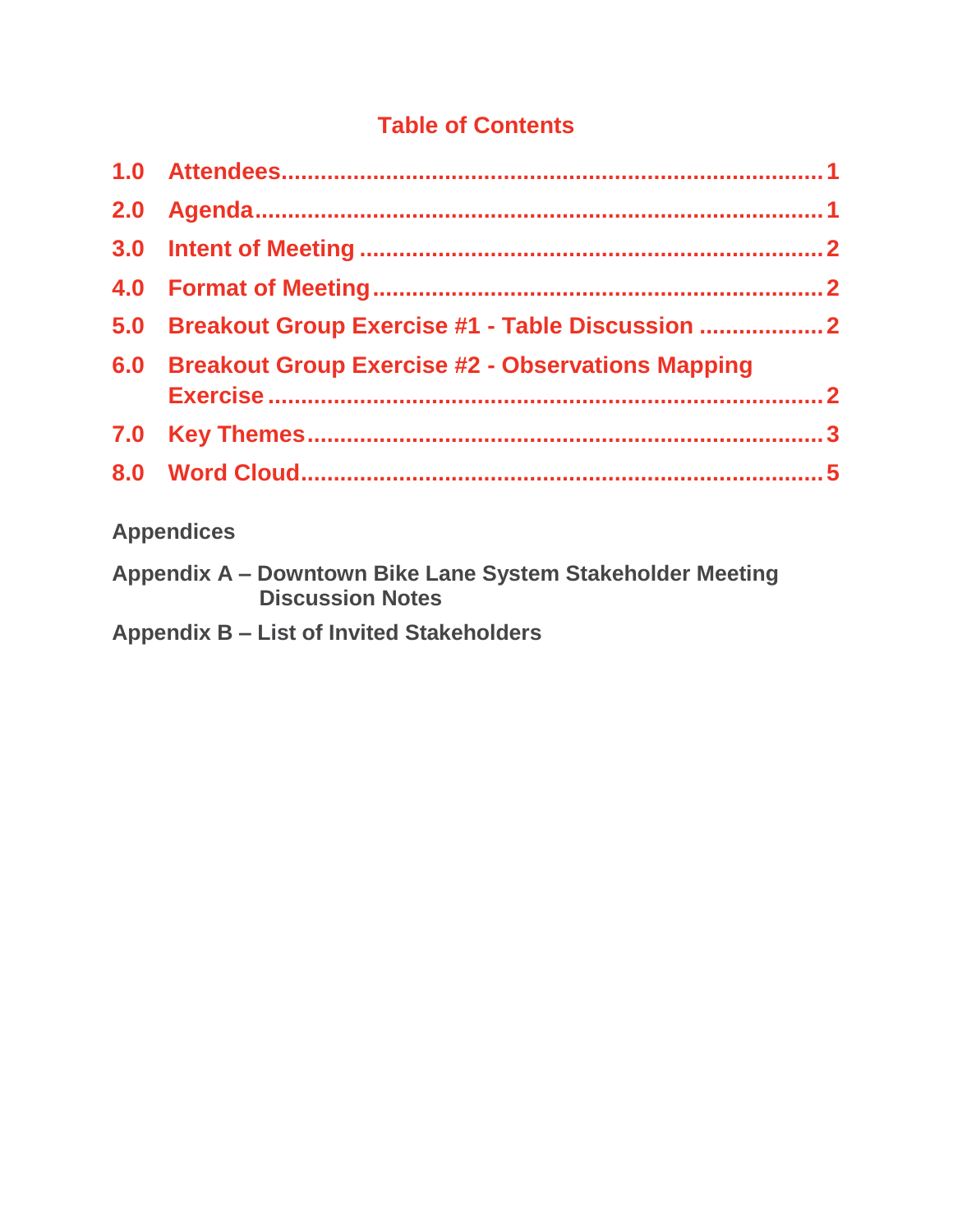<span id="page-2-0"></span>**Date:** October 15, 2015

**Time:** 2:00 – 4:00 PM (Afternoon) and 6:00 – 8:00 PM (Evening)

**Location:** Fort Garry Hotel, Assiniboine B Room

### **1.0 Attendees**

- $\geq$  1x1 Architecture
- ▶ CentreVenture
- $\triangleright$  Council, City of Winnipeg
- **EX Crystal Developers**
- $\triangleright$  Downtown Winnipeg BIZ
- $\triangleright$  Exchange District BIZ
- Garrick Hotel
- $\triangleright$  Genumark
- **Longboat Development**
- > Manitoba Hotel Association
- **EXECUTE:** Manitoba Infrastructure and Transportation
- $\triangleright$  PKBW Group
- $\triangleright$  Province of Manitoba
- **▶ SkyCity**
- $\triangleright$  The Forks
- > The Keg Steakhouse and Bar
- $\triangleright$  The Pint Winnipeg
- WRHA

#### **Study Team**

- > David Jopling MMM Group
- ▶ Brock Feenstra MMM Group
- > Greg Propp MMM Group
- > Kerra Mruss MMM Group
- > Jaime Lacoste MMM Group
- $\triangleright$  Dave McLaughlin MMM Group
- > Mike Skene Boulevard Transportation Group
- Glen Manning HTFC Planning & Design
- **Example 1** HTFC Planning & Design
- Scott Suderman City of Winnipeg
- $\triangleright$  Tiffany Skomro City of Winnipeg
- > Mark Doucet City of Winnipeg

### <span id="page-2-1"></span>**2.0 Agenda**

- 1. Introduction
- 2. Presentation
- 3. Breakout Groups Table Discussions and Mapping Exercise
- 4. Report Back and Informal Discussions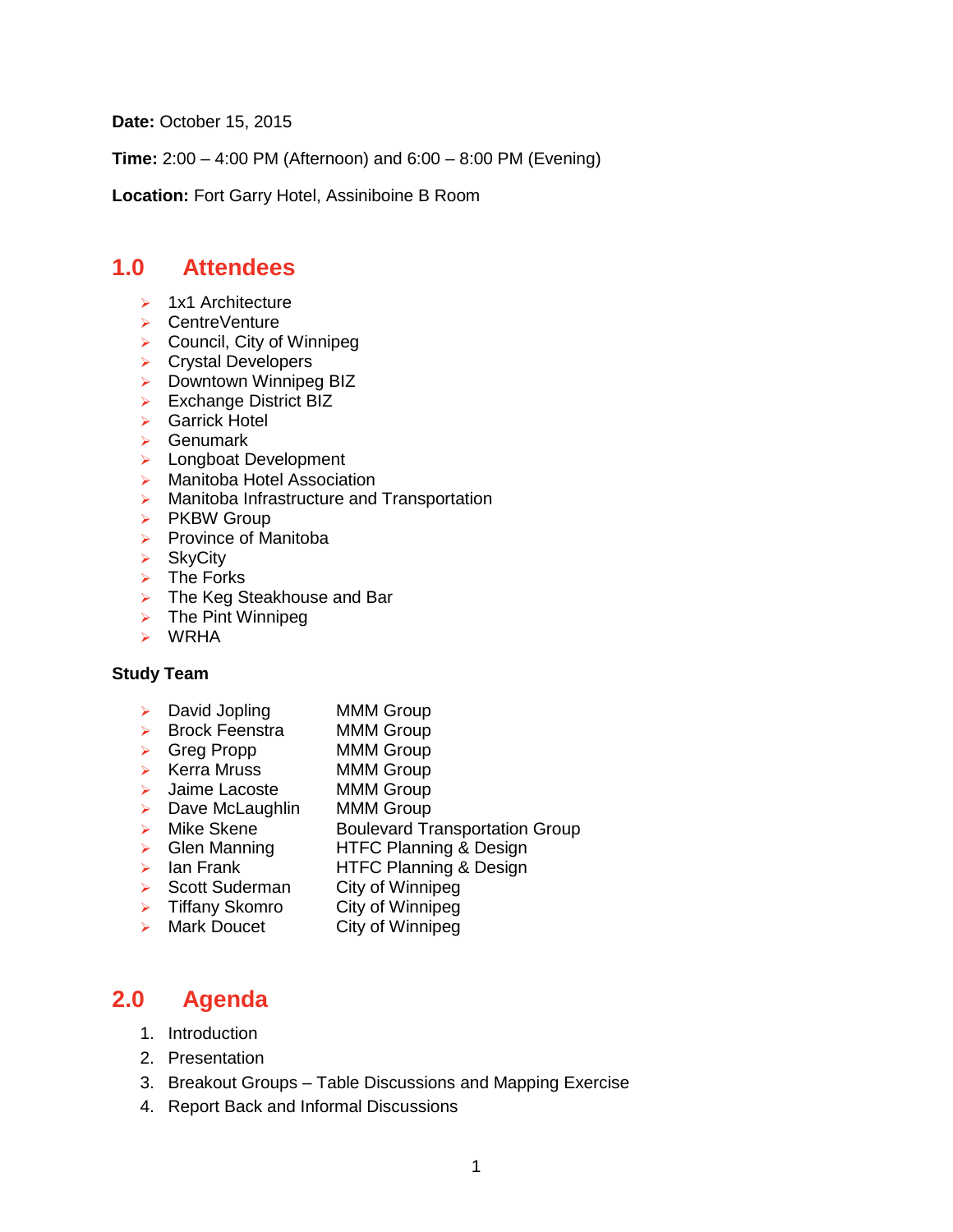## <span id="page-3-0"></span>**3.0 Intent of Meeting**

This meeting provided an opportunity for participants to have an open discussion about the Downtown Bike Lane System Study. Participants were encouraged to express their ideas and perspectives on the existing conditions of the Fort Street, Garry Street and the Main Street and Assiniboine Avenue crossing, and opportunities for future improvements on the street. This meeting was an opportunity for stakeholders to provide information on their needs and desires for improvements on the entire right-of-way for consideration by the design team.

## <span id="page-3-1"></span>**4.0 Format of Meeting**

The event began with a presentation on the background and intent of the study, followed by group discussions. Cycling experts Mike Skene and Dave McLaughlin were in attendance, and circulated around the room answering questions and engaging in discussions as needed. A table facilitator led the group through the discussion and mapping exercises, and recorded the group's key points on a flip chart and table map. After the discussion there was a short report back session where the cycling experts summarized what they heard and discussions they had.

## <span id="page-3-2"></span>**5.0 Breakout Group Exercise #1 - Table Discussion**

The facilitator asked participants around the table to introduce themselves by indicating who they are and why they were there. The following questions were designed to prompt a discussion at the table.

- 1. What are the characteristics of a successful downtown street?
	- a. How do streets contribute to the overall vitality of the downtown?
- 2. How does the use of Fort Street, Garry Street, and the Main Street and Assiniboine Avenue crossing change during weekdays, evenings and weekends?
- 3. When considering the design of Fort Street, Garry Street and the Assiniboine Avenue to The Forks connection, what is important to you (sidewalks, street furniture, vegetation, lighting, transit, intersections, cycling lanes, automobile lanes, parking and loading)?
- 4. As the study continues, what information might be important for the public and stakeholders to consider?

## <span id="page-3-3"></span>**6.0 Breakout Group Exercise #2 - Observations Mapping Exercise**

This exercise engaged participants in providing their ideas to a study area map. Participants were asked to provide local knowledge and opinions on issues and opportunities to consider when designing a pedestrian and cycling corridor through the area. Study team observations and the previous discussion were used to probe participants to discuss issues and opportunities.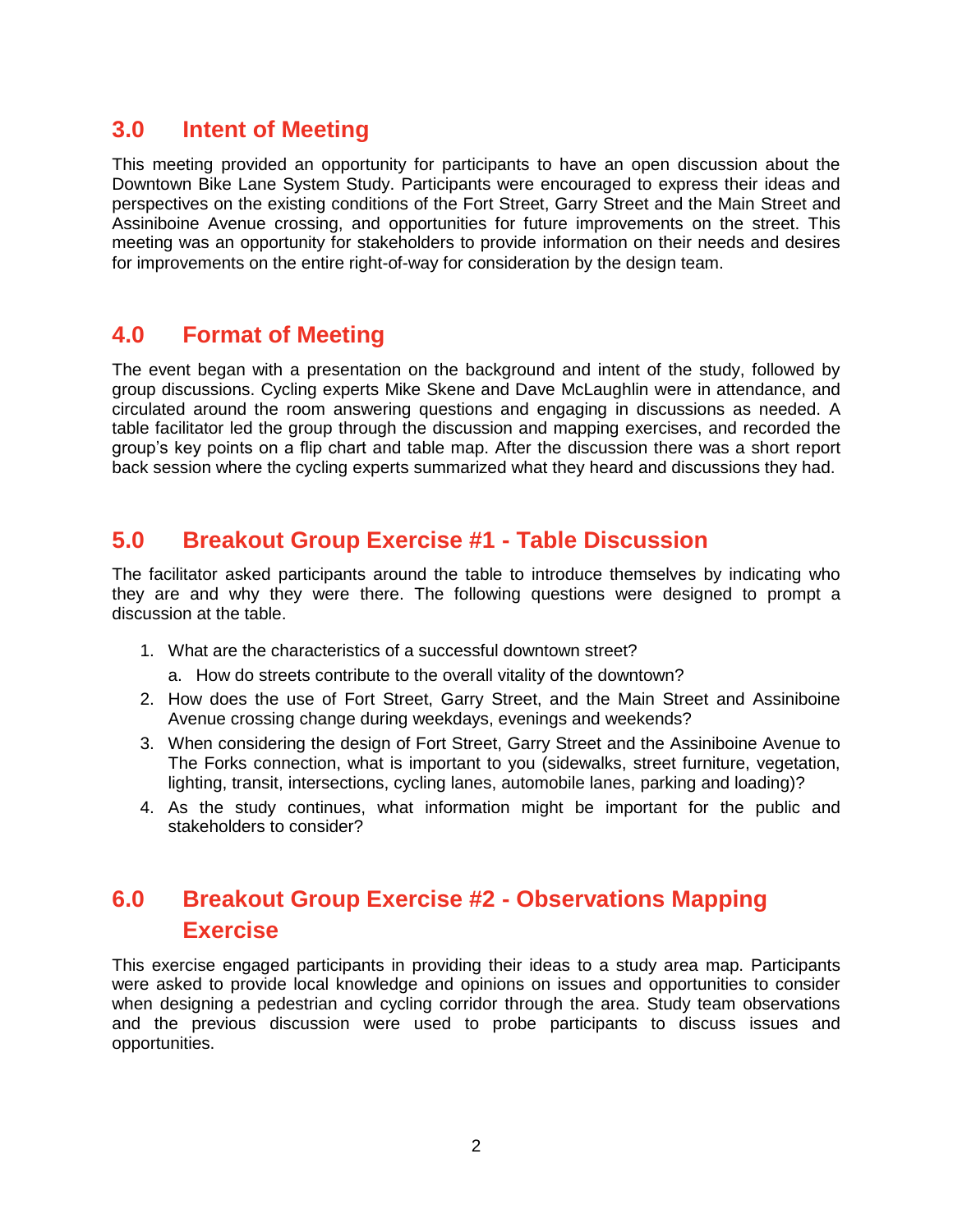## <span id="page-4-0"></span>**7.0 Key Themes**

The following themes emerged from the exercises:

- **Business:** The cost/benefit of bike lanes differs depending on the business. Some restaurants peak evening hours benefit from on-street parking. Downtown businesses should try to accommodate cyclists.
- **Snow:** Snow clearing on both streets and bike lanes is needed. Bike lanes often get neglected – building a two-way lane may allow for a typical snow plow to get through the cycle lane. Clean sand off bike lane after winter because it is dangerous for cyclists.
- **Conditions:** Road conditions are currently poor. Cycle track on Assiniboine has been blocked for a while by adjacent construction area.
- **EXECONNECTIVIEY:** Connection to/from The Forks and St. Boniface is important. St. Boniface residents use The Forks to access Downtown. The Riverwalk connection below Main Street is not very accessible for most users.
- **Crossing:** Main Street at Assiniboine Avenue pedestrian / cycle crossing is necessary. Crossing wait times are currently an issue for cyclists unless they use the pedestrian crossing.
- **Demand:** Traffic (vehicle, pedestrian and bike) and parking demand fluctuates based on events and peak commuting. Any future increase to the residential population would put extra demand on parking and traffic. Is there currently enough residential development to require improved infrastructure? Weekend demand is inconsistent as it depends on events.
- **Design:** Each Downtown street has a different character, but some desire for a consistent urban section. Some found Sherbrook Street an ideal design, while others said that Sherbrook Street is a much different street in terms of traffic and use, and may not be the best precedent for Garry Street.
- **Separation:** Parked car protected bike lanes would maintain parking and allow for separated cycling infrastructure.
- **Two-Way vs One-Way:** Frustrations with cyclists trying to pass each other and cyclists going the wrong way could be mitigated with a two-way bike lane.
- **Education and Communication:** Better directional and educational signage and materials are needed to educate cyclists and drivers about proper use and rules of on-street cycling facilities.
- **Enhancements:** Streetscaping, planters, lighting, vegetation, heat lamps, pubic art, signage, patios, benches, change/shower facilities, places for people to stop, sit and enjoy, are all desirable. A balance between streetscaping and parking should be considered.
- **Events:** Jets, Moose, and other MTS Centre events create traffic and place increased pressure on parking. People stay downtown if there are things to do. Restaurant traffic can increase if there are lunch or dinner specials available. The Pint, Garrick Hotel and Fame have more vehicle and pedestrian traffic at the end of the night (at closing hours).
- **Loading:** Lost loading zones for deliveries, taxi drop-off and accessible parking are a concern. Loading that does not block cycle lanes is important.
- **Parking:** Businesses prefer close on-street parking for customers. Parking rates are rising which may make people not come downtown. Residential parking and accessible loading are needed. Bike parking is important.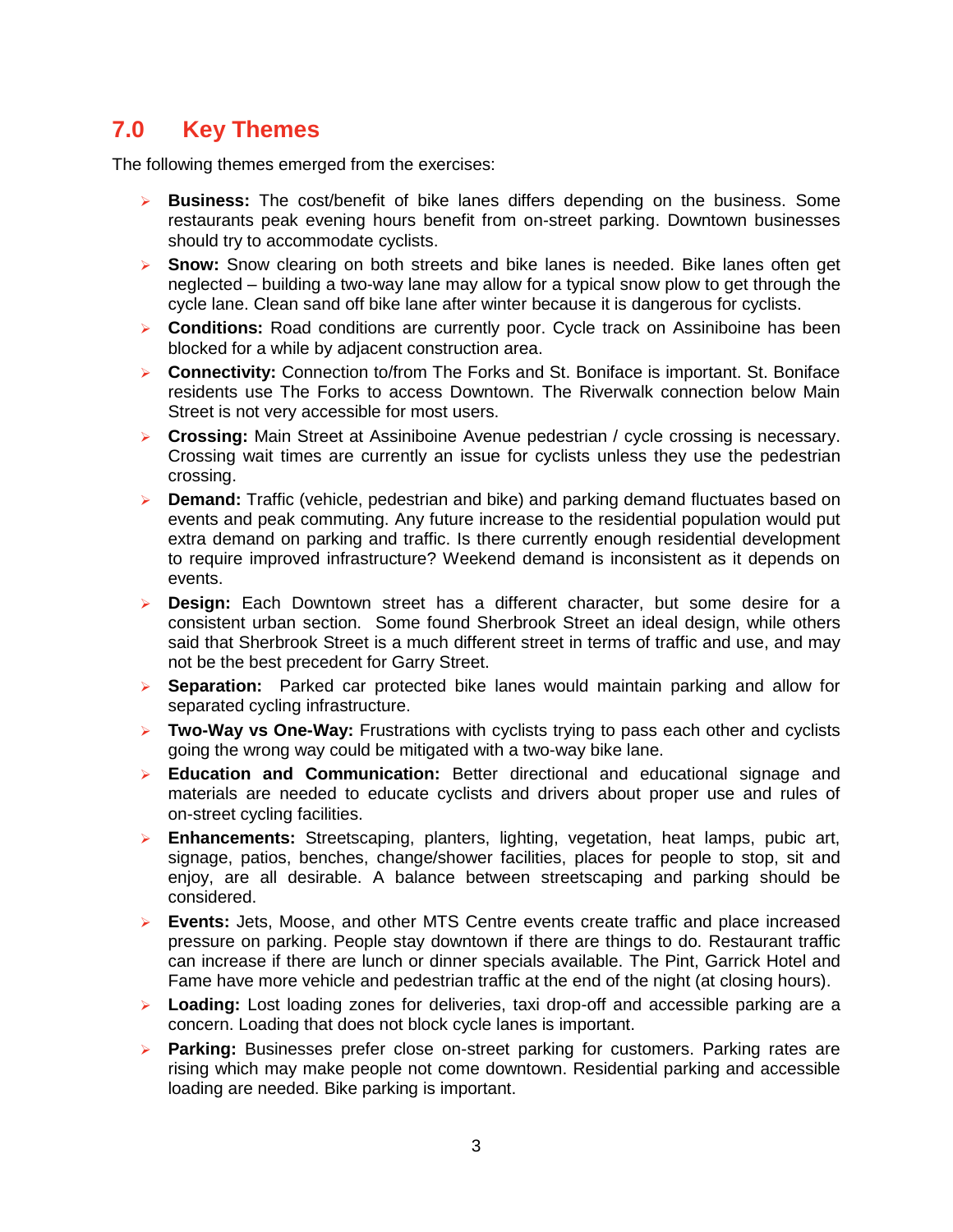- **River:** Cyclists can go along river walk under the bridge, but water levels can impact access.
- **Safety:** Concerns about cycling safety and personal safety downtown. Safety patrols and lighting important for personal safety. Cycling safety concerns include: left-turns, driver right-turns, path width, shared lanes and crowding, aggressive drivers, getting "doored", bike theft.
- **Traffic:** Garry Street between York Avenue and Broadway Avenue has peak traffic volumes in the afternoon. Can traffic flow be improved through timing and synchronization of lights?
- **Transit:** Some routes make a right-turn onto Fort Street from St. Mary Avenue. Cycle lanes behind transit (Pembina Hwy.) do not work well.
- **Turning:** Left-turns are challenging for cyclists, and could be improved with bike boxes. Accommodating right-turns challenging for drivers and cyclists – no right-turns on red may minimize conflict.
- **Users:** Challenges with existing facilities for both drivers and cyclists. Design should accommodate a wide range of users and modes, and balance needs of users and businesses.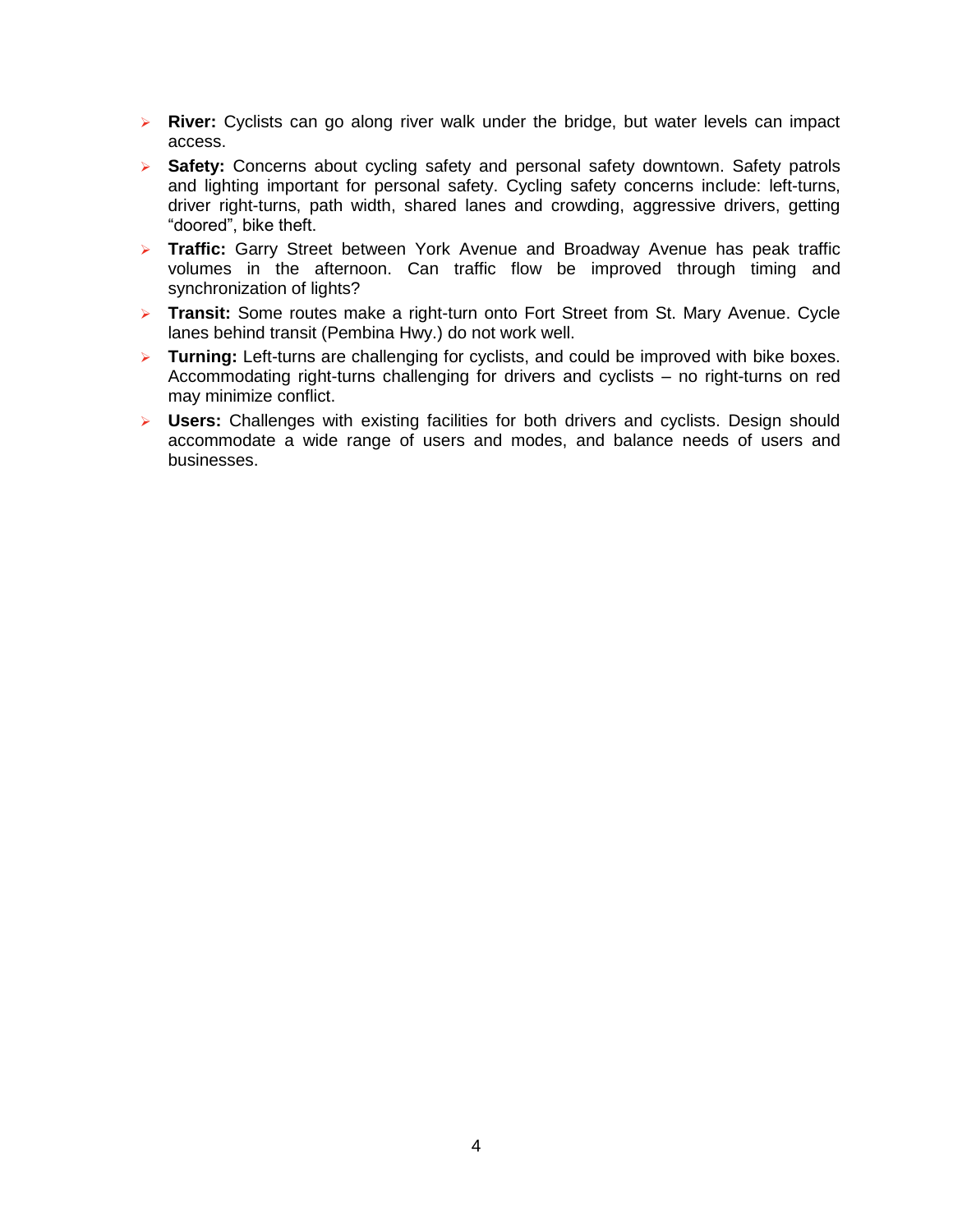## <span id="page-6-0"></span>**8.0 Word Cloud**

This word cloud summarizes the key words and themes from the discussion notes in Appendix A.

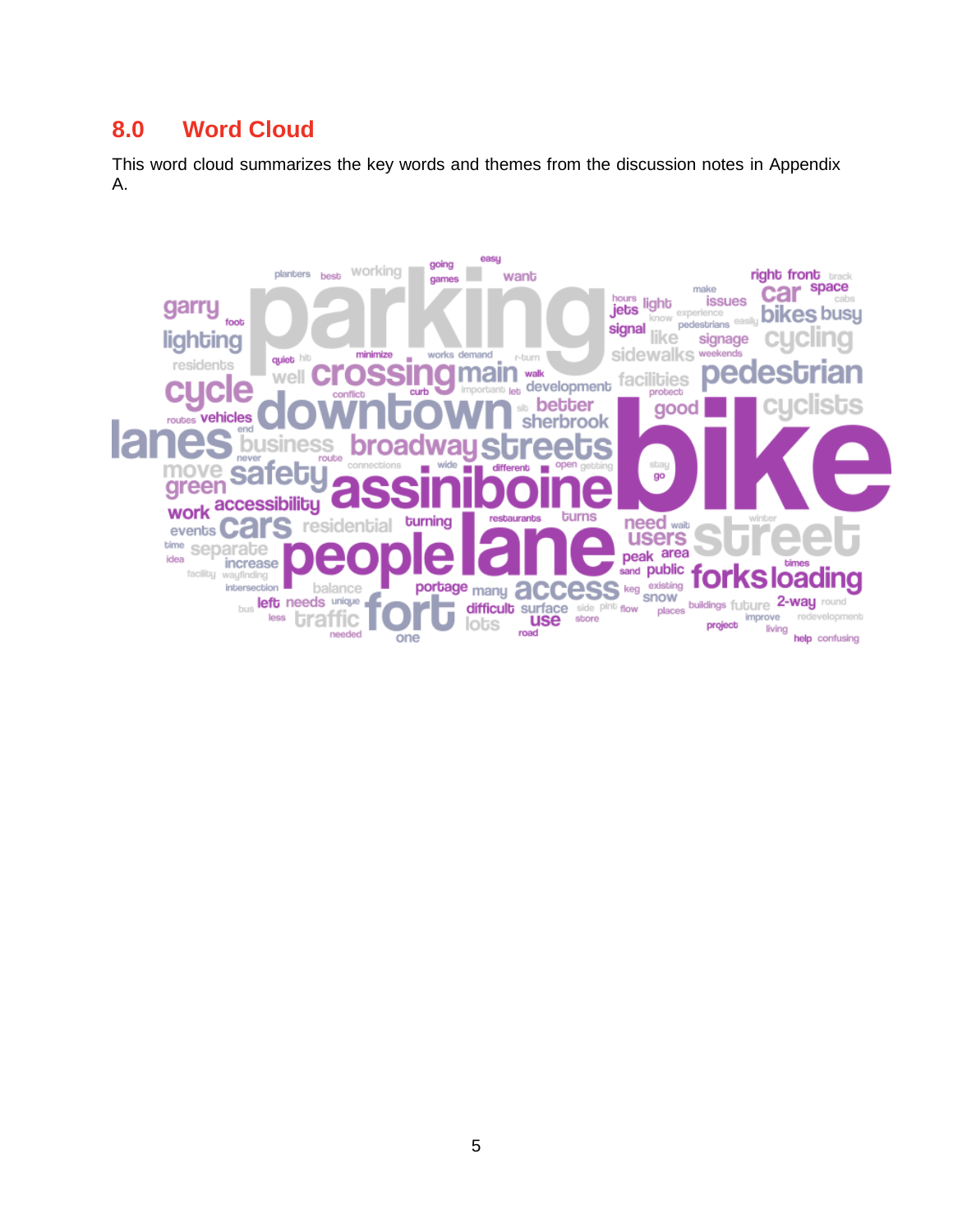## **Appendix A – Downtown Bike Lane System Stakeholder Meeting Discussion Notes**

#### **Q1**

- $\triangleright$  Challenges for existing facilities for both motorists and cyclists
- $\triangleright$  Parking important (all times of day)
- $\triangleright$  Sherbrook Street is different than Garry Street
- $\triangleright$  Bike parking in office building
	- Change/shower facilities
- $\triangleright$  Type of restaurant/business determines cost/benefit of bike lane
- $\triangleright$  The Keg 92% of business is "dinner"
	- Peak 5-8 PM
- $\triangleright$  Demand how many routes to downtown are required?
- **Main Street at Assiniboine Avenue pedestrian crossing is essential** 
	- Separate bike and pedestrian
- $\triangleright$  Garry Street streetscaping planters
- $\triangleright$  Lost loading zones deliveries/handicap parking
- $\triangleright$  Taxi lanes
- $\triangleright$  Increased parking demand
	- Moose, Jets etc.
	- Special Events
- $\triangleright$  Fort Street usage
- $\triangleright$  Connection to the Forks
- $\triangleright$  Safety
- $\triangleright$  Major connections
	- Assiniboine Avenue to the Forks
- $\triangleright$  Future increased residential population
- Auto traffic volume (Fort Street and Garry Street)
	- Peak hours
- $\triangleright$  Signage and education
- $\triangleright$  Consistent urban section
- $\triangleright$  St. Boniface use Forks to access downtown and Assiniboine Avenue
- $\triangleright$  Busy with people
	- Not enough residential development
- $\triangleright$  Wide range of people and interests
	- All users/modes
- $\triangleright$  More attractions downtown
- $\triangleright$  Easy access to business, residents
- $\triangleright$  Parking: free access downtown
- $\triangleright$  Each street has different characteristics within downtown

**ANN** MMM GROUP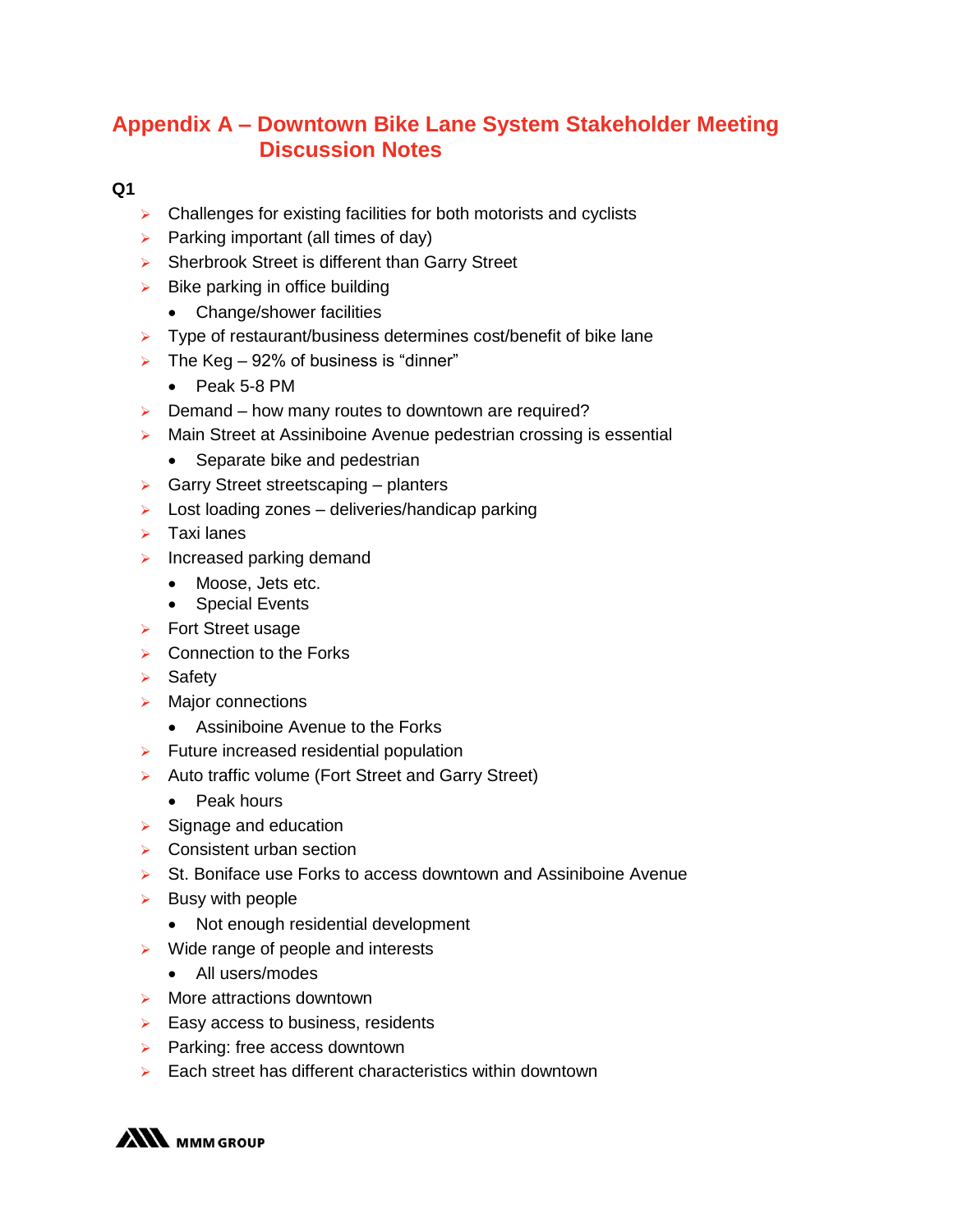- ▶ Dead on Saturday and Sunday less on Saturday
- $\triangleright$  Busy during Jets games
- $\triangleright$  Summer events see many people using the streets vibrant streets
- $\triangleright$  Main crossing is necessary
- $\triangleright$  Forks track is well designed but leads nowhere
- $\triangleright$  Sign at end of cycle way by Forks Roundabout to let people know of future connection
- $\triangleright$  How will crossing work in best practice?
- $\triangleright$  Crossing wait time is an issue
- $\triangleright$  Can't get on Riverwalk very easily by bike
- ▶ Can cross Main Street going under on River Walk?
- $\triangleright$  Need to install a traffic light for Main Street crossing
- $\triangleright$  Many pedestrian deaths this summer mainly on weekends
- $\triangleright$  Light synchro will make for better flow and people will avoid racing to the next light
- $\triangleright$  Timing of lights if you go the "right" speed
	- Reward
- $\triangleright$  Cyclists are targets of aggressive drivers
	- Getting better.
- $\triangleright$  Saw someone get "doored"
- $\triangleright$  Cycling lanes could help
- $\triangleright$  Argument separate cars and bikers or share
- $\triangleright$  Never been hit by riding in a marked lane (been hit five times)
	- Narrow streets are where most accidents happened
- $\triangleright$  Turning right vehicles will go into the lane and wait
- $\triangleright$  There is an issues of people not understanding how the lanes work
- $\triangleright$  Cars come across the bike lane
- $\triangleright$  Confident cyclist leaves space for right-turn cars
- $\triangleright$  No right-turn on red may minimize conflict.
- $\triangleright$  What are the green lanes?
- $\triangleright$  Green highlights for cars too
	- I started to notice it coming out of U/G parking
- $\triangleright$  When bike lanes were first installed in the City there was discussion if the lanes were even legal
- $\triangleright$  Depends on events, lots of activity
	- daily specials (lunch)
- $\triangleright$  Event parking for the Pint, the Garrick Hotel and Fame (busy end of night)
- $\triangleright$  delivery needs
	- Access to loading zone
- $\triangleright$  Safety of customers
	- Access to cabs to property
- $\triangleright$  People stay downtown because there are things to do

**ANN** MMM GROUP

**Q2**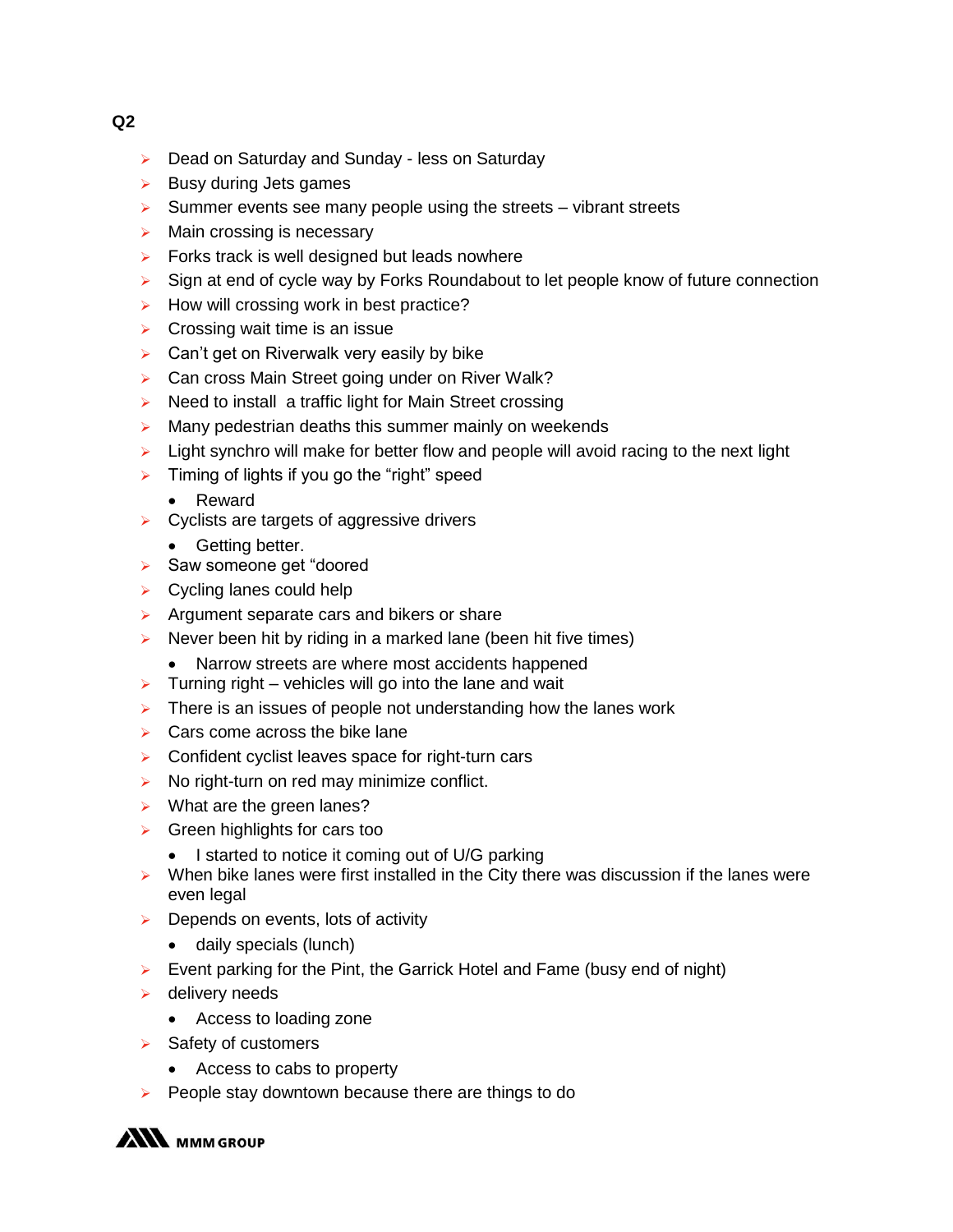- Put buildings first (before bike lanes)
- "Carriage before horse"
- $\triangleright$  Parking rates rising, so how to get people downtown
- $\triangleright$  Climate of Winnipeg = driving
- $\triangleright$  Best use of money
- $\triangleright$  Streets quiet in evenings and weekends
	- Busy during rush hours, Jets games (cars  $+$  bus  $+$  bike)
- $\triangleright$  People on bikes move through neighborhood
- $\triangleright$  Pedestrians stay
	- Cold weather move store to store
- $\triangleright$  Bike theft! Solid bike parking is needed

#### **Q3**

- $\triangleright$  Cycle lane going behind transit doesn't work very well (e.g., Pembina); the one on Sherbrook works well
- $\triangleright$  Bishop Grandin at Dakota is a poor bike lane
- $\triangleright$  Left turns off Fort works when you use hand signal
- $\triangleright$  No problems if you signal, shoulder check and be patient
- $\triangleright$  Will be difficult for all ages and abilities to turn left
- $\triangleright$  Bike box would work well
	- **.** I like that
- $\triangleright$  Lots of educational pieces
- If you don't ever want to bike, you will never know the bike rules
- $\triangleright$  Ads for other road users are starting to appear
- $\triangleright$  Restaurants downtown should cater to cyclists unlike suburban restaurants
- $\triangleright$  Working to identify spots for bike parking
- $\triangleright$  Bike parking is important
- $\triangleright$  New development will have covered bike parking for residents
- $\triangleright$  Bike project Pedal in the Peg
	- Pilot project open to public
- $\triangleright$  Safety access for cabs
- $\triangleright$  Accessibility handicapped/transit
- $\triangleright$  Bike left turns
- $\triangleright$  Driver right turns
- $\triangleright$  Keeping pedestrians, bikes separate
- $\blacktriangleright$  Lighting, street lighting, vegetation
	- Increase comfortable heat lamps...sidewalks
	- Parking lots
	- Clearing snow from sidewalks

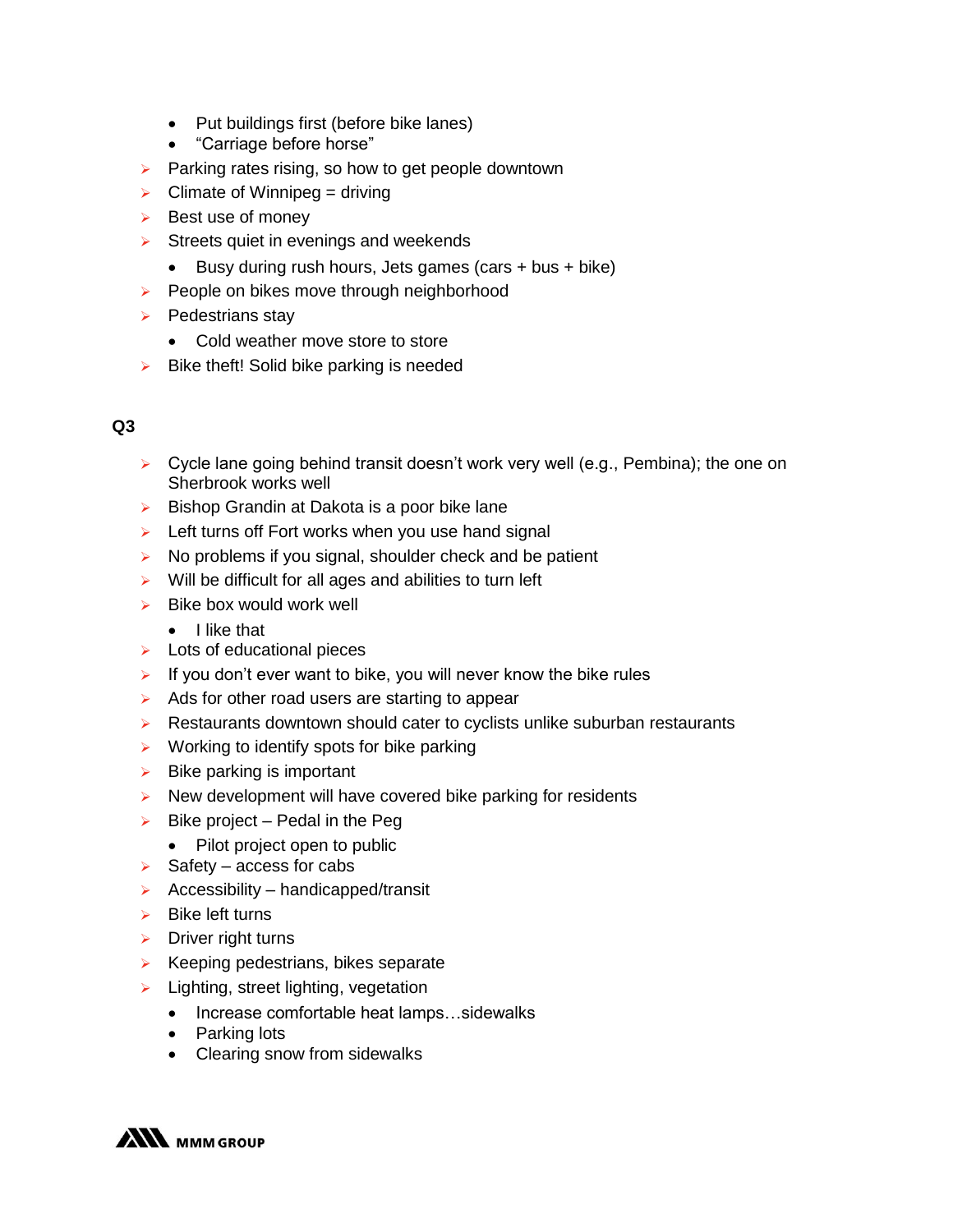- $\triangleright$  On Fort Street from Broadway to Portage Ave there is parking could easily move bike lane to curb and move parking out to protect cyclists and preserve parking
- $\triangleright$  Want to be able to let faster bikes pass
- $\triangleright$  Frustrates me when people ride the wrong way down the bike lane down Sherbrook
- $\triangleright$  Two-way lane allows for a "normal" snow plow to get through
- I like the idea of a 2-way lane; is it is better and safer?
- $\triangleright$  2-way bike lane on a 1-way street sounds complicated
- $\geq$  2-way only if it is protected lane
- $\triangleright$  Cheap to move paint to curb to protect by cars
- $\triangleright$  For walking I like that the paths have been leveled out
- $\triangleright$  Leave plastic on yellow pedestrian pads and it wears off and becomes garbage
- $\triangleright$  Detailed feedback from business owners on street
	- Loading, etc.
- $\triangleright$  Accessibility and easy access of Fork to Assiniboine for all users
- $\triangleright$  \*\*Parking needed for area no barricade in front of stores
- $\triangleright$  Balance needs of all uses and business
- $\triangleright$  Balance uniqueness of business and user experience (unique needs for facilities)
- $\triangleright$  Messaging how to approach entire street (beyond bikes)
- $\triangleright$  Existing cross-section working
- $\triangleright$  Panhandling downtown biz/patrols/safety
- $\triangleright$  Public art "nuit blanche" make it more memorable wayfinding
- $\triangleright$  Lighting
- $\triangleright$  Increase flow
- $\triangleright$  Improve signage of streets difficult for out-of-town quests (capture attention, good promotion)

#### **Maps**

- Good idea bike crossing [proposed Assiniboine to Forks Crossing]
- $\triangleright$  Keg parking on-street
- $\triangleright$  Bus turning [St. Mary Avenue and Fort Street]
- ▶ Loading [PKBW Chartered Accountants 219 Fort Street]
- Traffic [Fort between Graham and Portage Avenue]
- ▶ Afternoon peak traffic volumes [Garry between York and Broadway]
- **EXAMPLE Water levels**
- $\triangleright$  Bikes under bridge on river walk
- Elderly and clients need loading [219 Fort Street]
- $\triangleright$  Open Portage & Main help connect downtown -> increase foot traffic
- ▶ Connections [circle around Assiniboine Ave to Forks]
	- Conflict ped, bike, car
	- Confusing



**Q4**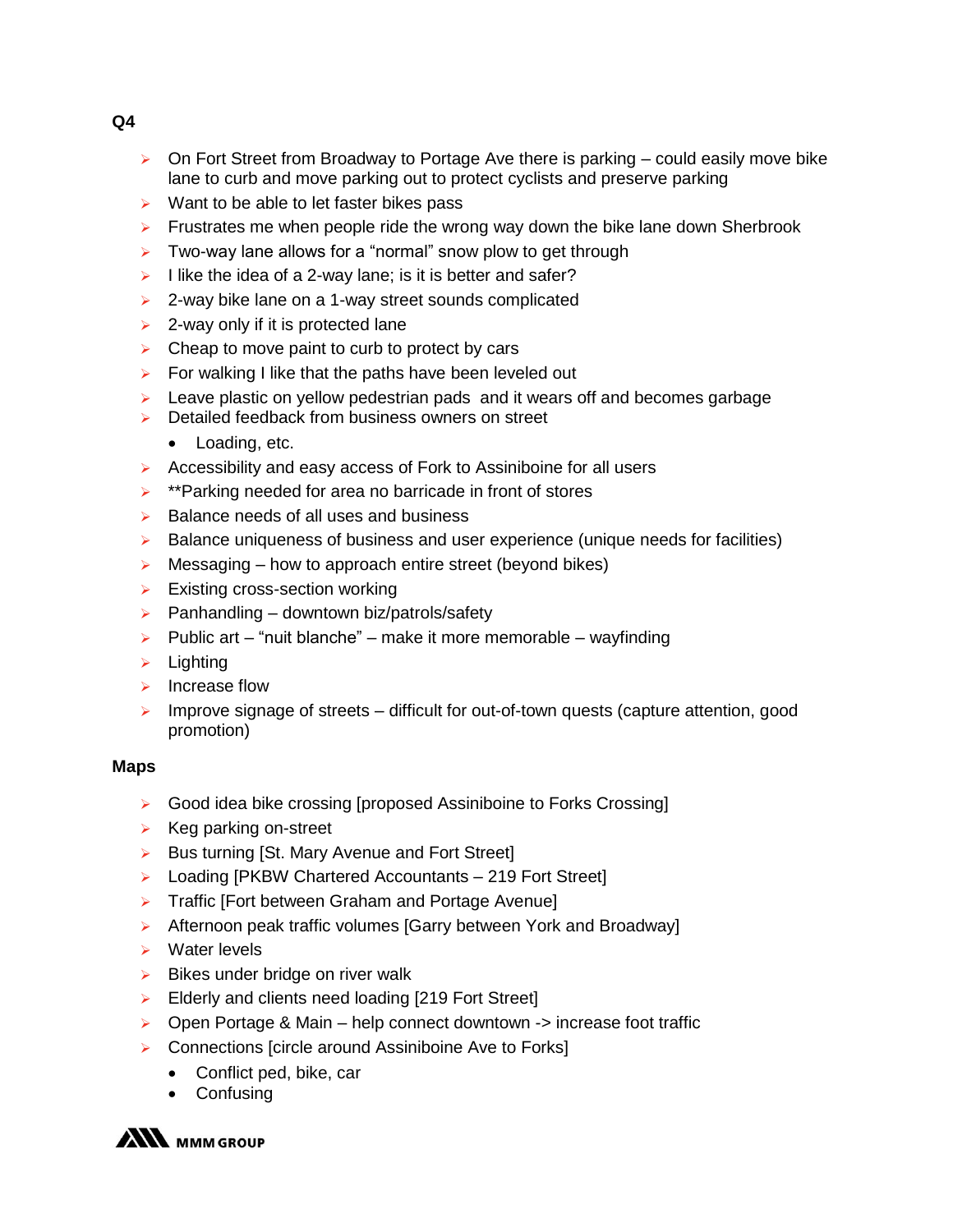- $\triangleright$  Residential parking issues and handicap loading [Fort and Garry, from Assiniboine to halfway to Broadway]
- $\triangleright$  Entertainment Hub [including. the Pint and nearby surrounding area]

#### **General Discussion**

- $\triangleright$  Vibrancy
	- People/activities
	- Storefronts
- $\triangleright$  Safety
	- Winter
	- Comfort level higher if separate facility
- $\triangleright$  Buildings to sidewalk
- $\triangleright$  Places to sit example "cool gardens"
- $\triangleright$  Interchange of residents (demographic)
- $\triangleright$  Positive user experience
- **▶ Complete streets** 
	- Clear delineation of users
- $\triangleright$  Street furniture
- $\triangleright$  Unique development option
- $\triangleright$  Improve the whole row
- $\triangleright$  Pedestrian safety (lighting improvements)
- $\triangleright$  Accessibility (barricades)
- $\triangleright$  Wayfinding signage is inconsistent
- $\triangleright$  Snow clearing (sidewalks and bike facilities)
- $\triangleright$  Daycares have little green space
- $\triangleright$  Links to rapid transit confusing
- $\triangleright$  Longer pedestrian crossing time at signal
- $\triangleright$  Temporary bike lanes in spring to fall?
- $\triangleright$  Year round "captive" cyclists impact
- $\triangleright$  Dedicated cycle route + more users?
- $\triangleright$  Physically separated = safer?
- $\triangleright$  Cycle users living in downtown
- $\triangleright$  Aesthetics of cycle facility
- $\triangleright$  Bike security redevelopment
- $\triangleright$  Quiet during evening
- $\triangleright$  Centre median refuge area
- $\triangleright$  Visibility northbound on Main at Assiniboine
- **EXECONNECTING PEDECISE CONNECTING PEDECIST**
- $\triangleright$  Reduce surface parking lots
- $\triangleright$  Redevelopment potential
- Green space

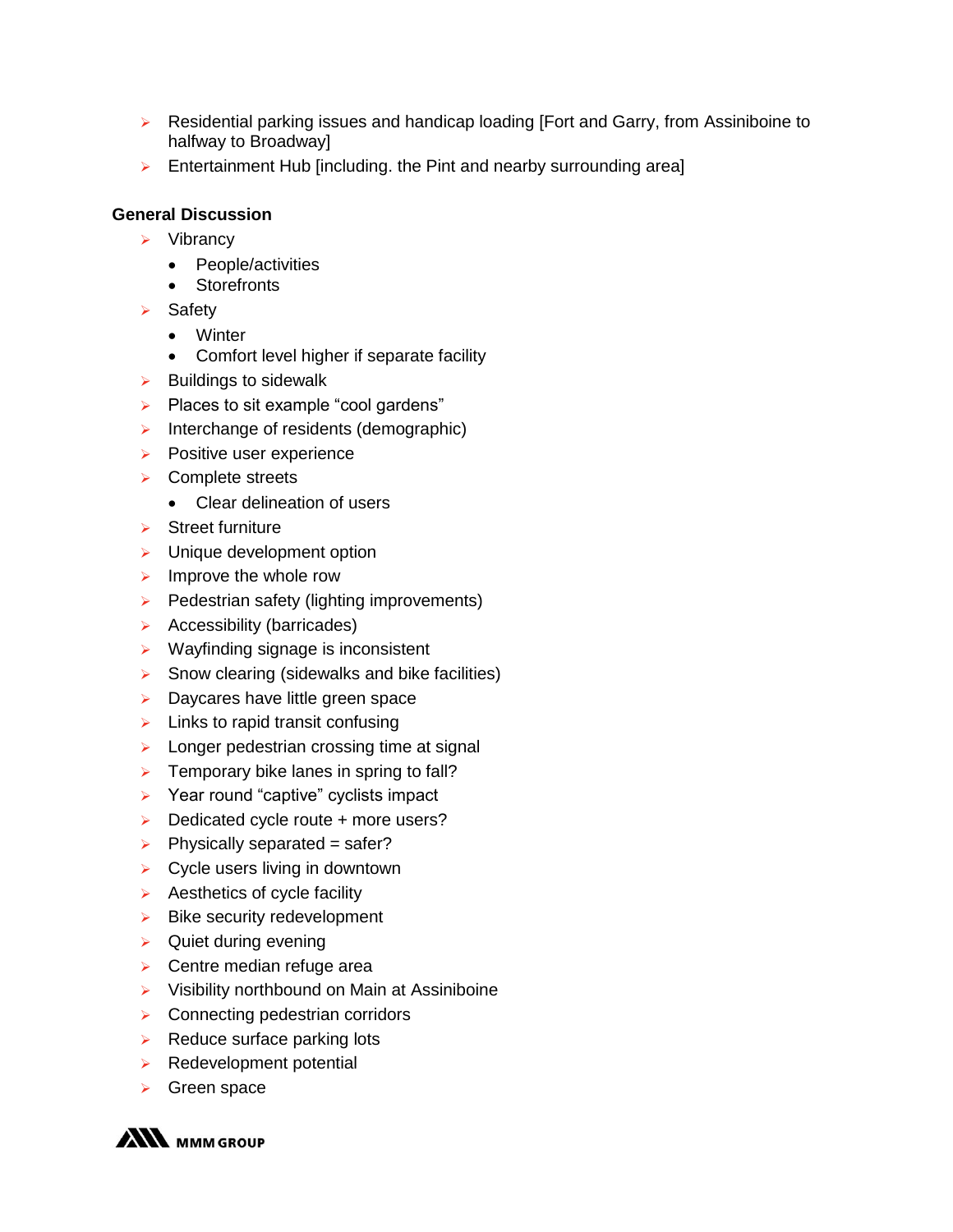- $\triangleright$  Public amenities
- $\triangleright$  Adding residential units
- $\triangleright$  Parking too much surface parking
- $\triangleright$  Continuity of cycling routes
- $\triangleright$  Changes is difficult (just do it?)
- $\triangleright$  Painted lanes not working
- $\triangleright$  Cycle lanes clearly delineated
- $\triangleright$  Intersection issues (turning vehicles)
- $\triangleright$  Green is good on bike lanes
- $\triangleright$  Bike storage (secure)
- $\triangleright$  No bike lane [Fort between Assiniboine and Broadway]
- $\triangleright$  Sand on bike route
- $\triangleright$  Living Downtown less car dependent
- $\triangleright$  Safety
	- Personal
- $\triangleright$  Better lighting
- $\triangleright$  Foot Patrol is good
	- Bike safety
- $\triangleright$  Width of cycling path
	- Crowded out
	- Car doors
		- $\circ$  Want to be in middle of lane
		- o Getting passed by cyclists
- $\triangleright$  Would like to only consider one side
	- Car door on one side, cars travelling on the other
	- Sherbrook is ideal
	- Build streets for people, not vehicles
- > Multi-modal
- $\triangleright$  Was ok in Vancouver when lived there
- $\triangleright$  Love the planters but it removes parking and we need to balance both
- $\triangleright$  Have loading in front that need some access
- Near Assiniboine Avenue on Fort Street (Between Assiniboine and Broadway) have icon of cycling lane where cars park and cover the lane up
	- Protected cycling by car might be a solution
- $\triangleright$  Condition of road is poor
	- Grooves of the car on Broadway Avenue are terrible
		- o At every intersection
- ▶ Cycle track on Assiniboine has been blocked
- $\triangleright$  Hope future construction considers cycling
	- In Copenhagen has laws you can't block lanes
- $\triangleright$  D condo did try to accommodate 1.5 years after
	- Impressed by that

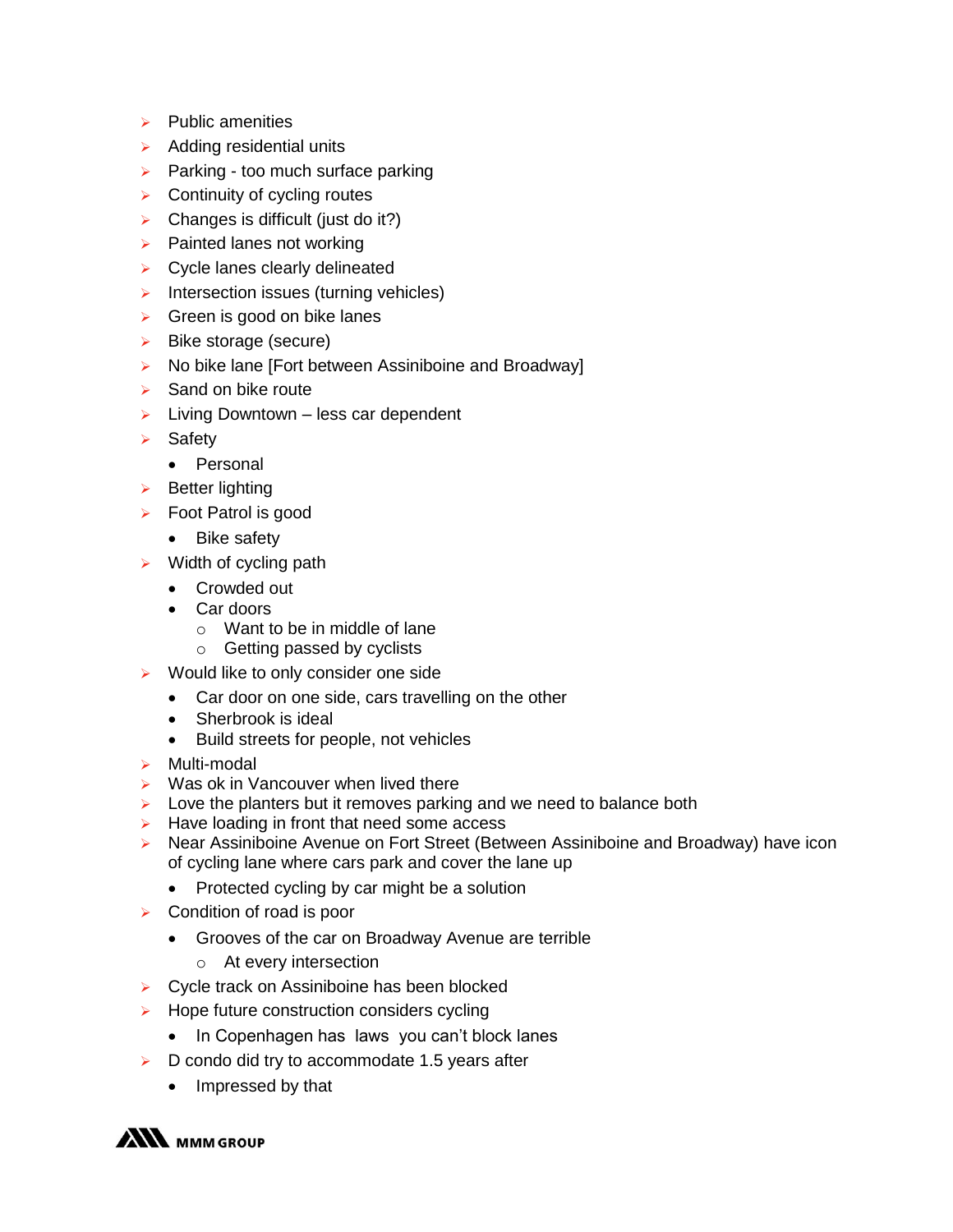- $\triangleright$  Keep sand off cycle lane after winter
	- Street cleaned but not on cycle lane
- $\triangleright$  Places for people to stop, sit, and enjoy
	- Accessibility, patio, benches
- $\triangleright$  Minimize surface lot, mixed use, active street front
	- Transparency and connectivity
- $\triangleright$  Wide sidewalks, interact with streets

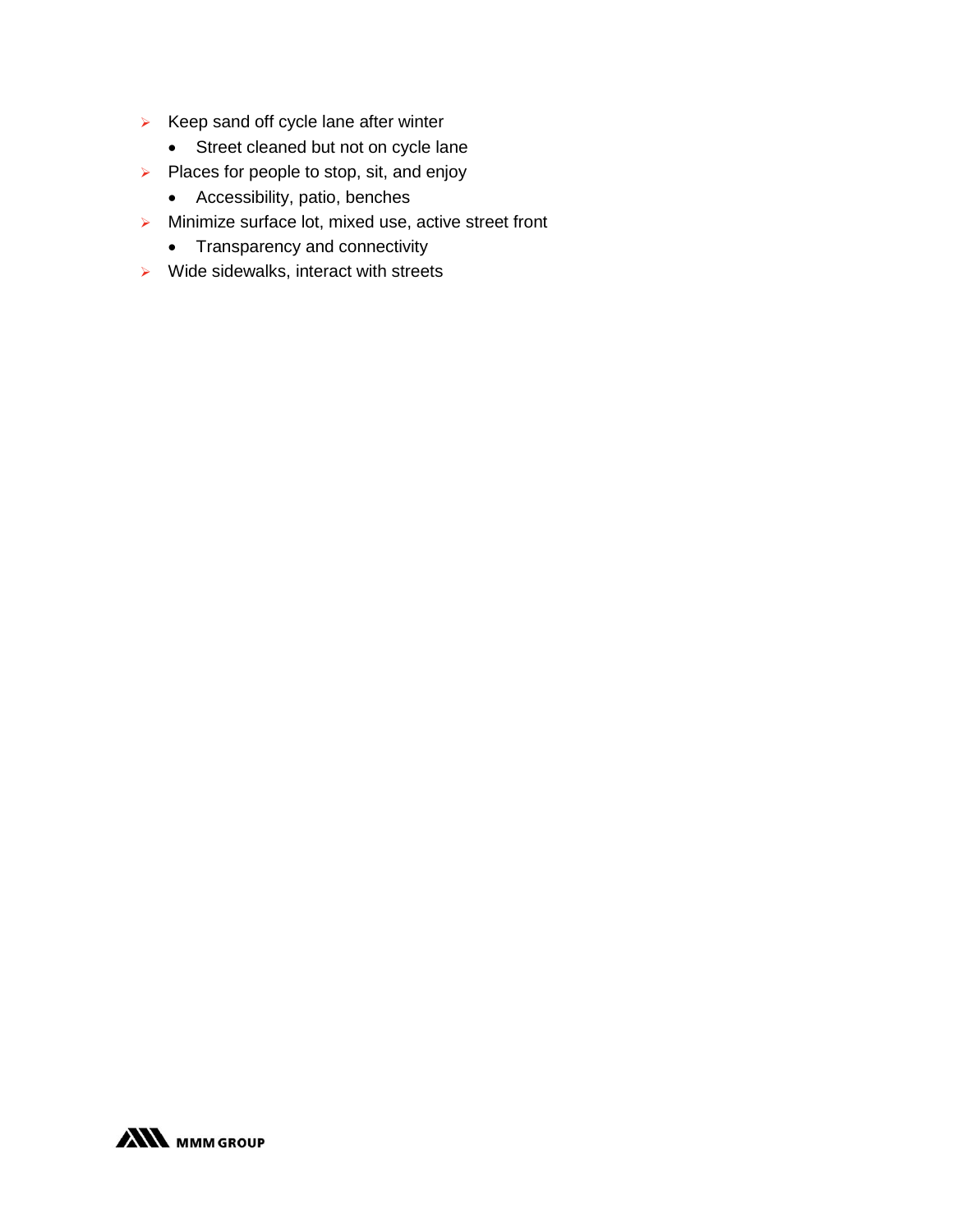# **Appendix B – List of Invited Stakeholders**

| <b>BUSINESS/ORGANIZATION</b>       | <b>INVITATION METHOD</b>       |
|------------------------------------|--------------------------------|
| 1254536 ONTARIO LIMITED            | <b>REGISTERED MAIL</b>         |
| 1642190 ALBERTA LTD.               | <b>REGISTERED MAIL</b>         |
| 195 FORT STREET LTD.               | <b>REGISTERED MAIL</b>         |
| 1X1 ARCHITECTURE INC.              | <b>REGISTERED MAIL</b>         |
| 2 KELLY'S CAFE                     | <b>REGISTERED MAIL</b>         |
| <b>213 NOTRE DAME</b>              | <b>HAND DELIVERED</b>          |
| 215 HOLDINGS LTD.                  | <b>REGISTERED MAIL</b>         |
| 224 NOTRE DAME                     | <b>HAND DELIVERED</b>          |
| 225 GRAHAM AVENUE DEVELOPMENT INC. | <b>REGISTERED MAIL</b>         |
| <b>233 PORTAGE AVE INC</b>         | <b>REGISTERED MAIL</b>         |
| <b>235 NOTRE DAME</b>              | <b>HAND DELIVERED</b>          |
| <b>237 NOTRE DAME</b>              | <b>HAND DELIVERED</b>          |
| 2444764 MANITOBA LTD               | <b>REGISTERED MAIL</b>         |
| 251 - A NOTRE DAME                 | <b>HAND DELIVERED</b>          |
| 2618967 MANITOBA LTD               | <b>REGISTERED MAIL</b>         |
| 3031632 MANITOBA INC               | <b>REGISTERED MAIL</b>         |
| 3104834 MANITOBA LTD               | <b>REGISTERED MAIL</b>         |
| 3104893 MANITOBA LTD               | <b>REGISTERED MAIL</b>         |
| 3190677 MANITOBA LTD               | LEFT FOR PICKUP AT POST OFFICE |
| 4301498 MANITOBA LTD               | <b>REGISTERED MAIL</b>         |
| 5182353 MANITOBA LTD.              | <b>REGISTERED MAIL</b>         |
| 53044 MANITOBA LTD.                | <b>REGISTERED MAIL</b>         |
| 5830177 MANITOBA LTD.              | <b>REGISTERED MAIL</b>         |

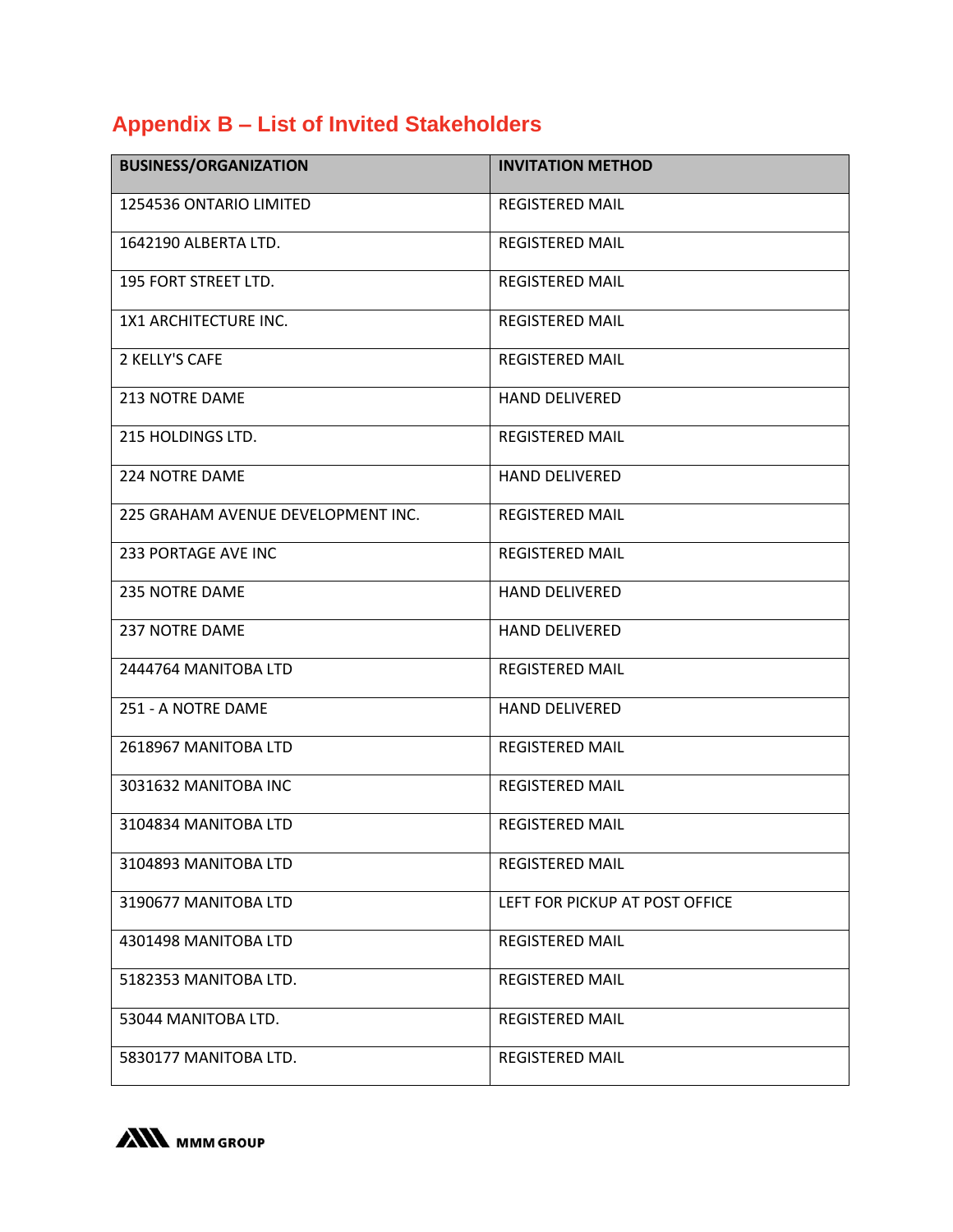| 60961 MANITOBA LTD                        | <b>REGISTERED MAIL</b>         |
|-------------------------------------------|--------------------------------|
| 6441352 MANITOBA LTD.                     | <b>REGISTERED MAIL</b>         |
| 6523013 MANITOBA LTD.                     | LEFT FOR PICKUP AT POST OFFICE |
| 6566074 MANITOBA LTD                      | <b>REGISTERED MAIL</b>         |
| 6593250 MANITOBA LTD.                     | <b>REGISTERED MAIL</b>         |
| 6610412 MANITOBA LTD                      | <b>REGISTERED MAIL</b>         |
| 6610412 MANITOBA LTD.                     | <b>REGISTERED MAIL</b>         |
| 6619593 MANITOBA LTD.                     | <b>REGISTERED MAIL</b>         |
| 79592 MANITOBA LTD                        | <b>REGISTERED MAIL</b>         |
| ACKLANDS-GRAINGER INC.                    | <b>REGISTERED MAIL</b>         |
| ADVANTAGE DOWNTOWN                        | <b>RETURNED</b>                |
| AFFINITY ARCHITECTURE INC.                | <b>REGISTERED MAIL</b>         |
| ARMY, NAVY & AIR FORCE VETERANS           | <b>RETURNED</b>                |
| ARTHUR J. NITIKMAN AGENCIES               | LEFT FOR PICKUP AT POST OFFICE |
| <b>ARTIS REIT</b>                         | <b>REGISTERED MAIL</b>         |
| <b>ASSINIBOINE ATHLETIC CLUB</b>          |                                |
|                                           | <b>REGISTERED MAIL</b>         |
| <b>ATLANTIC ESCAPES TRAVEL</b>            | <b>RETURNED</b>                |
| <b>BARNES &amp; DUNCAN LAND SURVEYORS</b> | <b>REGISTERED MAIL</b>         |
| <b>BEACON HILL LODGE</b>                  | <b>REGISTERED MAIL</b>         |
| <b>BIG DEAL CATERING</b>                  | <b>REGISTERED MAIL</b>         |
| BNB REAL ESTATES CO LTD.                  | <b>REGISTERED MAIL</b>         |
| <b>BOEHM HOTEL CORP</b>                   | <b>REGISTERED MAIL</b>         |
| BRENT BUSINESS SERVICES LTD.              | <b>REGISTERED MAIL</b>         |
| C/O KRYNSKI & ASSOCIATES LTD              | <b>RETURNED</b>                |

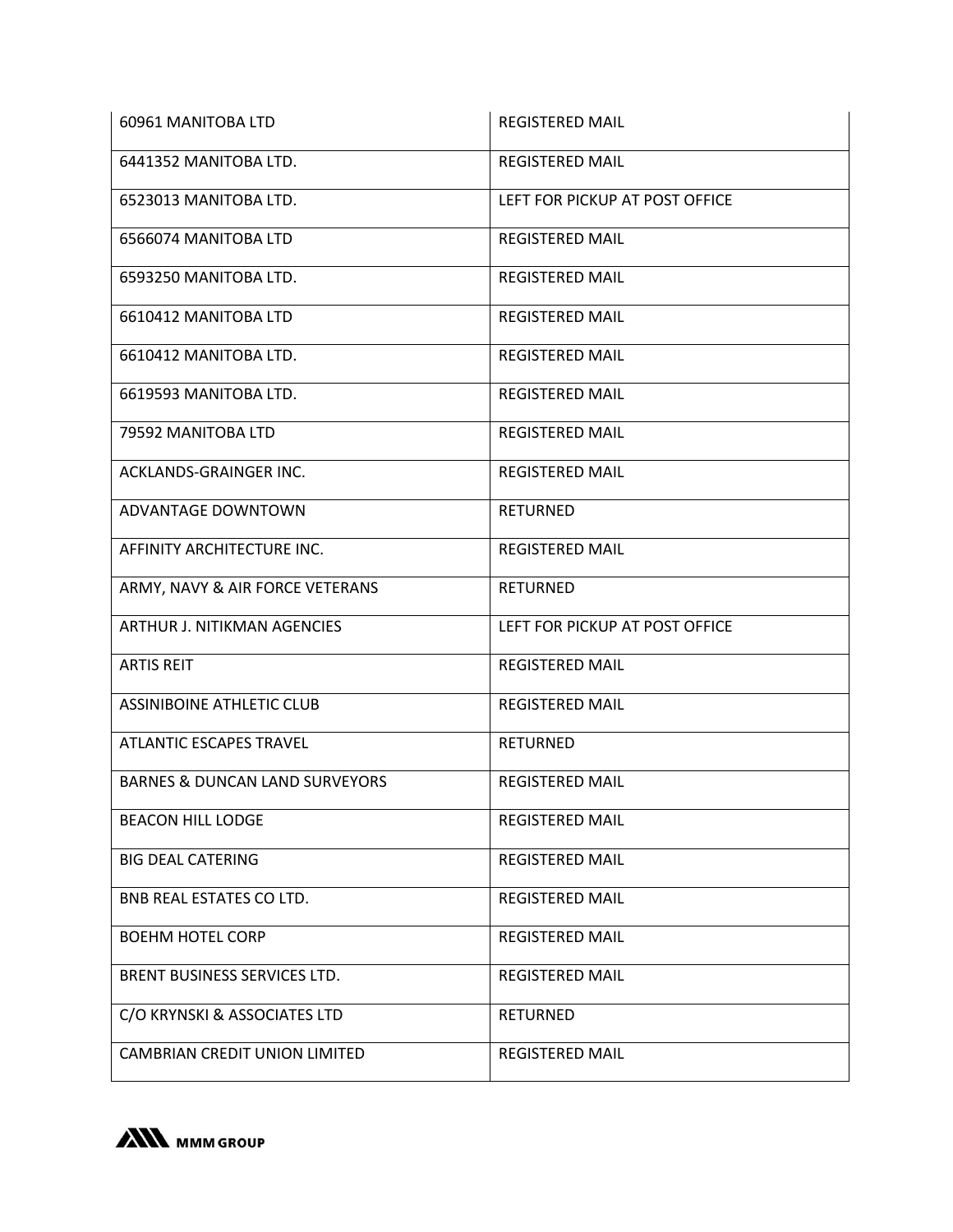| <b>CANWEST DIGITIZING</b>                 | <b>RETURNED</b>                |
|-------------------------------------------|--------------------------------|
| CAROLINE, DAVID & FREDERICK ROBERTSON     | <b>RETURNED</b>                |
| <b>CENTREVENTURE</b>                      | <b>EMAIL</b>                   |
| CERIDIAN CANADA LTD.                      | <b>REGISTERED MAIL</b>         |
| <b>CFL CUSTOM FINANCING &amp; LEASING</b> | <b>REGISTERED MAIL</b>         |
| <b>CITY OF WINNIPEG - PP&amp;D</b>        | <b>RETURNED</b>                |
| <b>CLIPPER HOTELS LTD.</b>                | <b>REGISTERED MAIL</b>         |
| <b>CLUB 200</b>                           | <b>REGISTERED MAIL</b>         |
| <b>CONZATTI LINDA E</b>                   | <b>REGISTERED MAIL</b>         |
| <b>COUNCILLOR GILROY</b>                  | <b>EMAIL</b>                   |
| CREDENTIAL FINANCIAL INC.                 | <b>REGISTERED MAIL</b>         |
| <b>CRYSTAL DEVELOPERS LTD</b>             | <b>REGISTERED MAIL</b>         |
| <b>CUMIS LIFE INSURANCE COMPANY</b>       | <b>REGISTERED MAIL</b>         |
| CUNNINGHAM LINDSEY CANADA LTD.            | <b>REGISTERED MAIL</b>         |
| <b>DEANNA BETTERIDGE</b>                  | <b>EMAIL</b>                   |
| DEFINING PRESENCE MARKETING GROUP         | LEFT FOR PICKUP AT POST OFFICE |
| DIRECT DATA PRODUCTS LTD.                 | <b>REGISTERED MAIL</b>         |
| DOMO GASOLINE CORPORATION LTD.            | <b>REGISTERED MAIL</b>         |
| <b>DORWIN HOTEL LTD</b>                   | <b>REGISTERED MAIL</b>         |
| <b>DOWNTOWN BIZ</b>                       | <b>EMAIL</b>                   |
| DOWNTOWN NEIGHBOURHOOD ASSOCIATION        | <b>EMAIL</b>                   |
| DR. BOLTON'S OFFICE                       | <b>REGISTERED MAIL</b>         |
| DR. JOSHI'S OFFICE                        | <b>RETURNED</b>                |
| DR. ROBINSON'S OFFICE                     | <b>REGISTERED MAIL</b>         |
| <b>EMRY MARKETING SERVICES</b>            | <b>RETURNED</b>                |

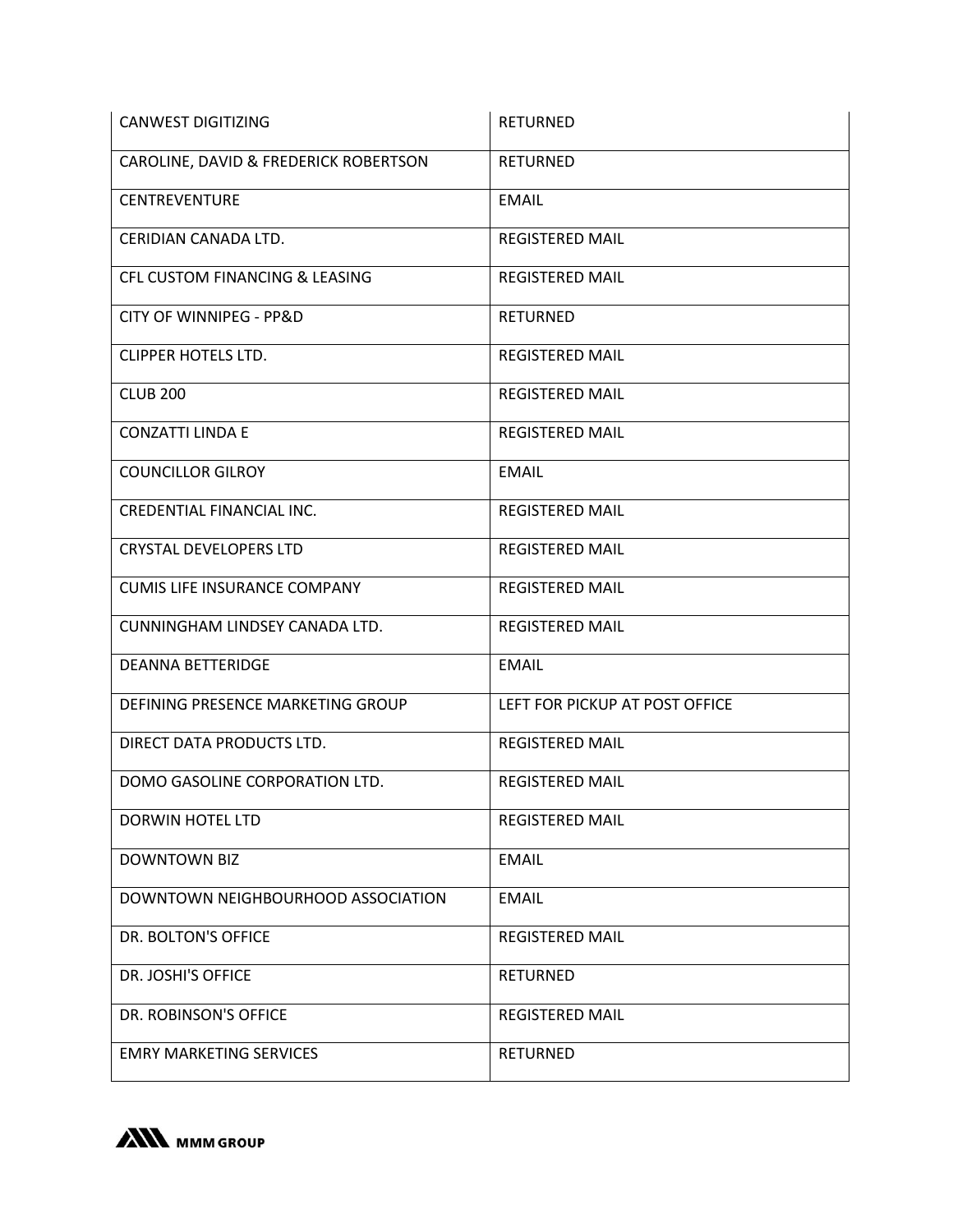| ENG SHIRLEY M Y                       | <b>REGISTERED MAIL</b>         |
|---------------------------------------|--------------------------------|
| <b>ENVISION PROMOTIONAL MARKETING</b> | <b>RETURNED</b>                |
| EPH APPAREL                           | <b>REGISTERED MAIL</b>         |
| ESHMADE A. F. AND ASSOCIATES          | <b>REGISTERED MAIL</b>         |
| EVOLUTION CAFE-PRIMA VENTURES INC.    | <b>REGISTERED MAIL</b>         |
| <b>EXCHANGE DISTRICT BIZ</b>          | <b>EMAIL</b>                   |
| <b>FAME NIGHTCLUB</b>                 | LEFT FOR PICKUP AT POST OFFICE |
| <b>FAMENA'S ROTI</b>                  | <b>REGISTERED MAIL</b>         |
| FINE LINE COMMUNICATIONS LTD.         | <b>REGISTERED MAIL</b>         |
| <b>FORENSIC ACCOUNTING</b>            | <b>REGISTERED MAIL</b>         |
| FORT CONSULTING                       | <b>RETURNED</b>                |
| FORT GARRY PLACE MALL                 | <b>REGISTERED MAIL</b>         |
| FORT PARK INC.                        | <b>REGISTERED MAIL</b>         |
| <b>FORT STREET CLINIC</b>             | <b>REGISTERED MAIL</b>         |
| <b>FOUNTAIN TIRE</b>                  | <b>REGISTERED MAIL</b>         |
| FRAMAR INVESTMENTS LTD                | LEFT FOR PICKUP AT POST OFFICE |
| <b>FRESH PROJECTS DESIGN BUILDERS</b> | <b>REGISTERED MAIL</b>         |
| <b>FRIENDS OF UPPER FORT GARRY</b>    | <b>REGISTERED MAIL</b>         |
| <b>GAIL'S ON GARRY</b>                | <b>REGISTERED MAIL</b>         |
| <b>GARRICK HOTEL</b>                  | <b>REGISTERED MAIL</b>         |
| <b>GENUMARK</b>                       | <b>REGISTERED MAIL</b>         |
| <b>GERMAN CANADIAN CONGRESS</b>       | <b>REGISTERED MAIL</b>         |
| <b>GRAIN EXCHANGE CURLING CLUB</b>    | <b>RETURNED</b>                |
| <b>GROLLE FINE ART</b>                | <b>REGISTERED MAIL</b>         |
| HANA HOLDINGS LTD.                    | <b>REGISTERED MAIL</b>         |

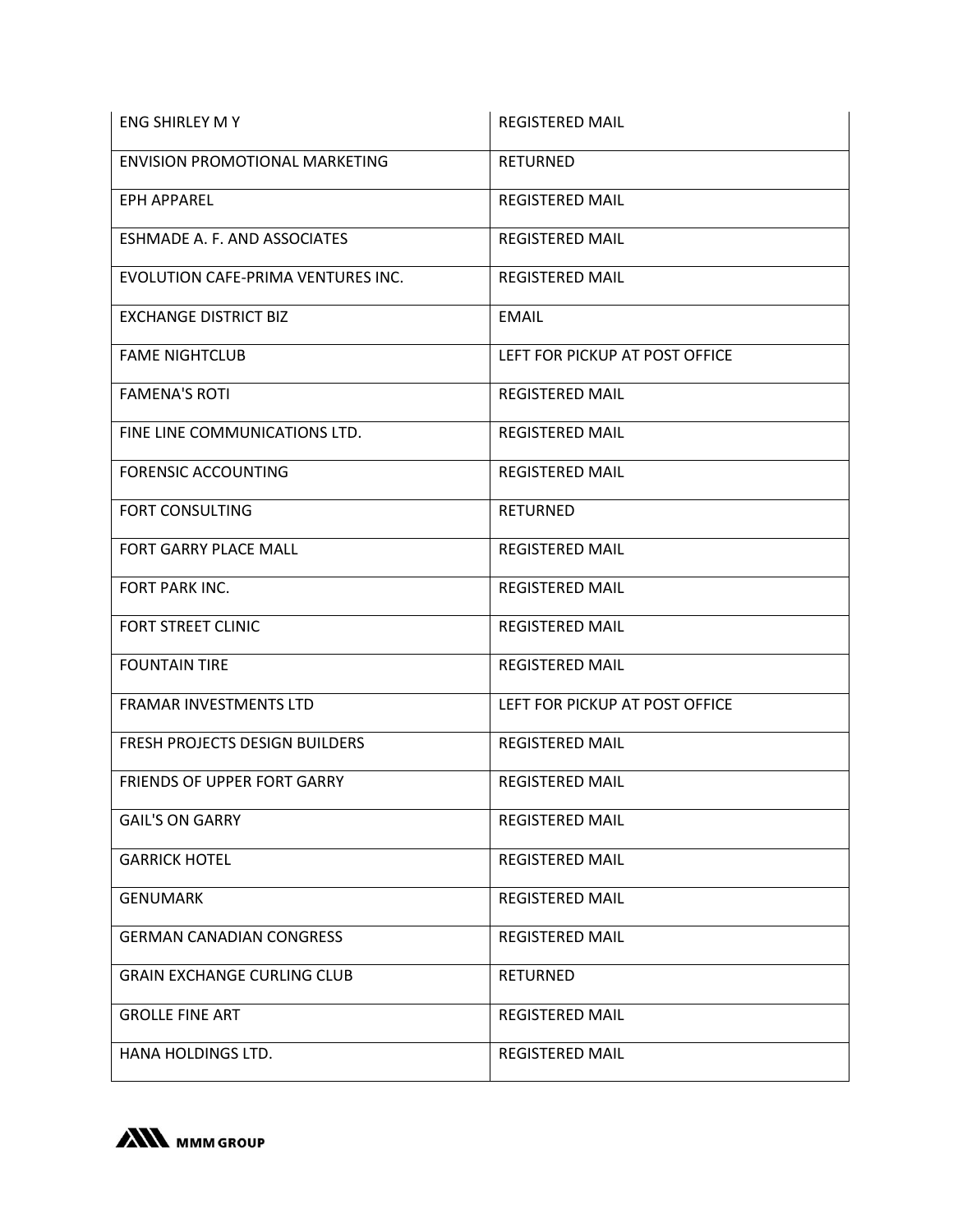| <b>HANDY MART</b>                                     | LEFT FOR PICKUP AT POST OFFICE |
|-------------------------------------------------------|--------------------------------|
| HARVIC INVESTMENTS INC.                               | LEFT FOR PICKUP AT POST OFFICE |
| HER MAJESTY THE QUEEN -PROVINCE OF<br><b>MANITOBA</b> | <b>RETURNED</b>                |
| HIGH ROAD COMMERCIAL CLEANING INC.                    | <b>REGISTERED MAIL</b>         |
| <b>HILLARY ALLUM</b>                                  | <b>EMAIL</b>                   |
| HIRST COUNSELLING                                     | <b>REGISTERED MAIL</b>         |
| <b>HONIGMAN BRENDA D</b>                              | <b>REGISTERED MAIL</b>         |
| <b>HREIT HOLDINGS 19 CORPORATION</b>                  | <b>REGISTERED MAIL</b>         |
| I.G. INVESTMENT MANAGEMENT LTD.                       | <b>REGISTERED MAIL</b>         |
| ISICO MANITOBA LTD.                                   | <b>REGISTERED MAIL</b>         |
| <b>JACKPOT CAFE</b>                                   | <b>REGISTERED MAIL</b>         |
| JAMIE L. TURNER LAW FIRM                              | LEFT FOR PICKUP AT POST OFFICE |
| <b>JUBILEE FUND INC.</b>                              | <b>REGISTERED MAIL</b>         |
| K.A.R.E. LTD.                                         | <b>REGISTERED MAIL</b>         |
| <b>KELLETT COPY CENTRES</b>                           | <b>RETURNED</b>                |
| KIDS AND COMPANY                                      | <b>REGISTERED MAIL</b>         |
| KNH SAWATZKY & ASSOCIATES                             | <b>RETURNED</b>                |
| KNOWLES WORKINGTON BRIDGES                            | <b>REGISTERED MAIL</b>         |
| KRAUT KING-BAVARIAN QUICK RESTAURANT                  | <b>RETURNED</b>                |
| <b>KUCHER NICHOLS</b>                                 | <b>CITY PLACE PO</b>           |
| LANROY HOLDINGS INC.                                  | LEFT FOR PICKUP AT POST OFFICE |
| LEIBL TIRE HOLDINGS LTD.                              | <b>REGISTERED MAIL</b>         |
| <b>LEON A. BROWN</b>                                  | <b>REGISTERED MAIL</b>         |
| LINDSAY BUILDING                                      | <b>HAND DELIVERED</b>          |
| LONGBOAT CAPITAL INC.                                 | <b>REGISTERED MAIL</b>         |

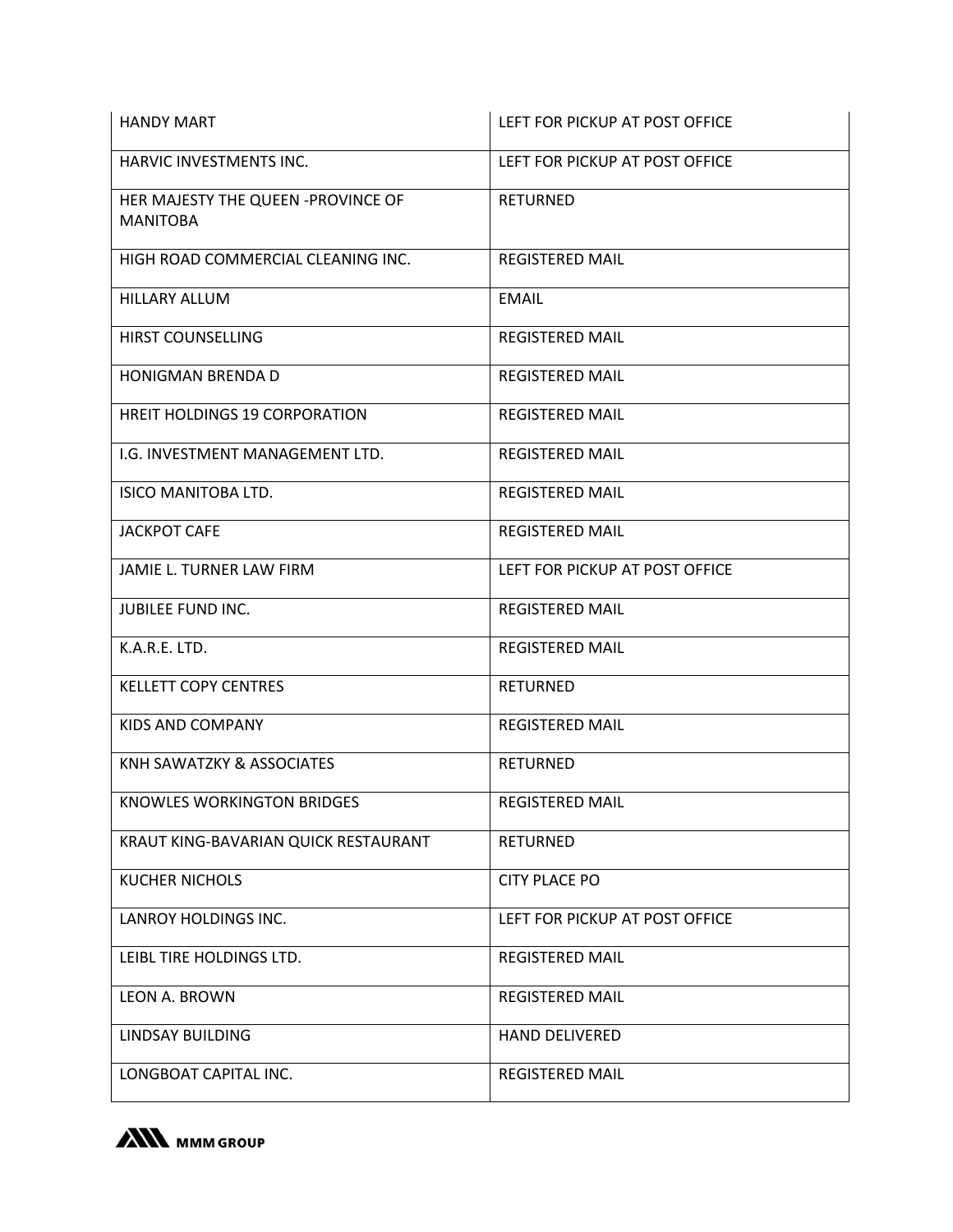| LS PROPERTIES (158 FORT STREET) INC.                                | <b>REGISTERED MAIL</b> |
|---------------------------------------------------------------------|------------------------|
| <b>MANITOBA CLUB</b>                                                | <b>REGISTERED MAIL</b> |
| MANITOBA COMMUNITY SERVICES COUNCIL                                 | <b>REGISTERED MAIL</b> |
| <b>MANITOBA FAMILY SERVICES &amp; HOUSING</b>                       | <b>REGISTERED MAIL</b> |
| <b>MANITOBA HOTEL ASSOCIATION</b>                                   | <b>EMAIL</b>           |
| <b>MANITOBA HYDRO</b>                                               | <b>EMAIL</b>           |
| <b>MANITOBA HYDRO GAS</b>                                           | <b>EMAIL</b>           |
| <b>MANITOBA HYDRO MAJOR PROJECTS</b>                                | <b>EMAIL</b>           |
| <b>MANITOBA LAND SURVEYORS ASSOCIATION</b>                          | <b>REGISTERED MAIL</b> |
| <b>MANITOBA RESTAURANT &amp; FOODSERVICES</b><br><b>ASSOCIATION</b> | <b>EMAIL</b>           |
| <b>MANITOBA TRANSPORT &amp; GOVERNMENT SERVICES</b>                 | <b>REGISTERED MAIL</b> |
| MB INFORMATION & COMMUNCIATIONS TECH.                               | <b>REGISTERED MAIL</b> |
| <b>METRIC MARKETING</b>                                             | <b>REGISTERED MAIL</b> |
| <b>MEYER RYPP &amp; ASSOCIATES</b>                                  | <b>REGISTERED MAIL</b> |
| MOOD DISORDERS ASSOCIATION OF MANITOBA                              | <b>REGISTERED MAIL</b> |
| MORRELL'S VACUUM AND APPLIANCE SERVICE                              | <b>REGISTERED MAIL</b> |
| <b>MOXIE'S GRILL</b>                                                | <b>EMAIL</b>           |
| <b>MPIC</b>                                                         | <b>REGISTERED MAIL</b> |
| NOBLE LOCK AND KEY NOTREDAME                                        | <b>HAND DELIVERED</b>  |
| NORTH AMERICAN LUMBER LTD.                                          | <b>REGISTERED MAIL</b> |
| NORTHCO COMMERCE CORPORATION                                        | <b>REGISTERED MAIL</b> |
| <b>NOVA 3 ENGINEERING LTD</b>                                       | <b>REGISTERED MAIL</b> |
| OPTICIANS ASSOCIATION OF CANADA                                     | <b>REGISTERED MAIL</b> |
| <b>OUTDOOR BOX OFFICE (OBO SECURITY)</b>                            | <b>RETURNED</b>        |
| <b>OXFORD HOTEL</b>                                                 | <b>HAND DELIVERED</b>  |

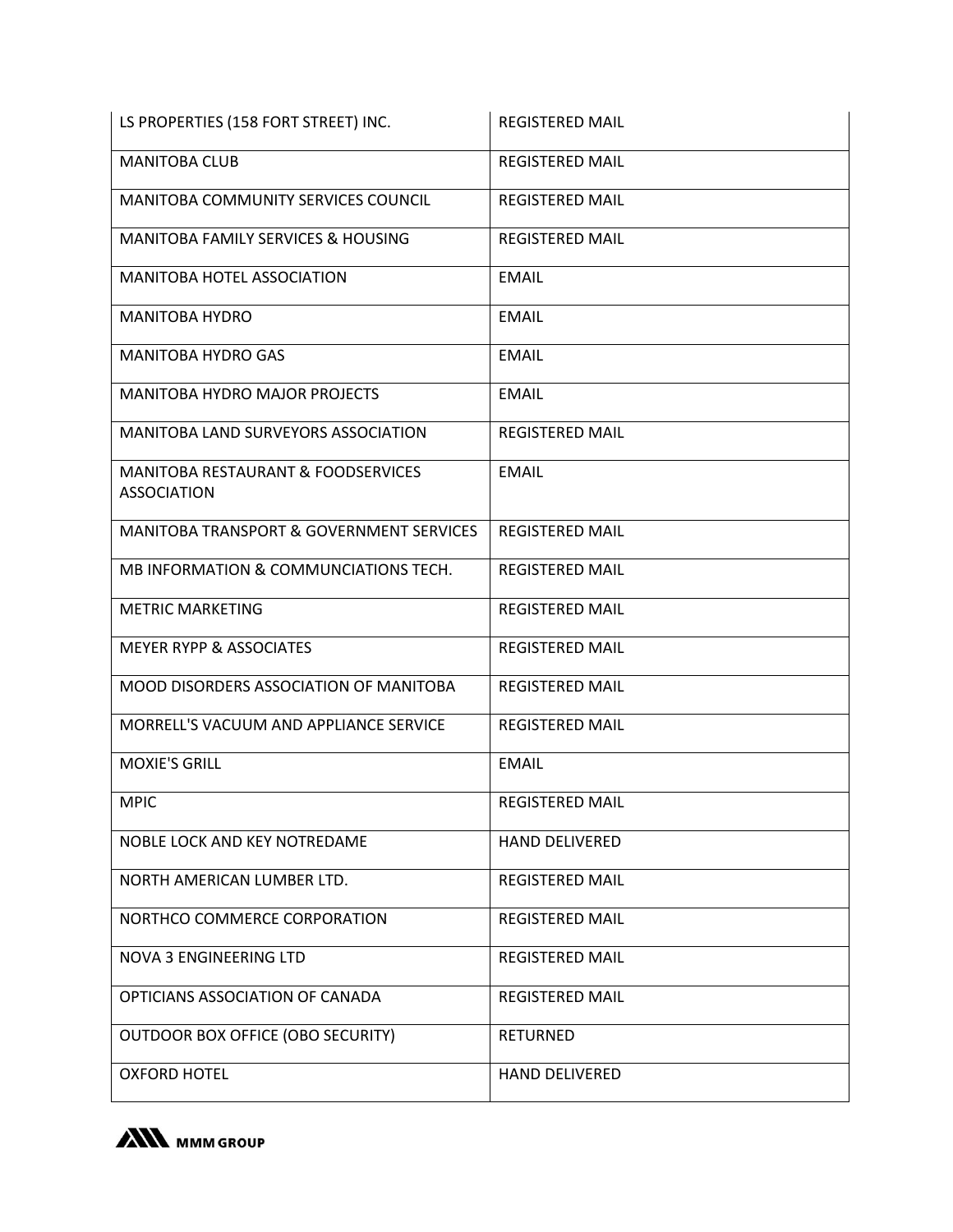| PERSON TECHNOLOGIES INC.                  | <b>REGISTERED MAIL</b>         |
|-------------------------------------------|--------------------------------|
| PETER GWYN LAW OFFICE                     | <b>REGISTERED MAIL</b>         |
| PIERCY AND ASSOCIATES                     | LEFT FOR PICKUP AT POST OFFICE |
| PKBW GROUP CHARTERED ACCOUNTANTS          | <b>REGISTERED MAIL</b>         |
| PONY CORRAL                               | <b>EMAIL</b>                   |
| PRAIRIE 360                               | <b>EMAIL</b>                   |
| PRECISION MOVEMENT AND THERAPIES          | <b>REGISTERED MAIL</b>         |
| PRIORITY REALTY INC.                      | <b>REGISTERED MAIL</b>         |
| PRO. INSTITUTE OF THE PUBLIC SERVICE      | <b>REGISTERED MAIL</b>         |
| PROBE RESEARCH INC.                       | <b>REGISTERED MAIL</b>         |
| PROVINCE OF MANITOBA                      | <b>EMAIL</b>                   |
| PUBLIC CAPITAL COMPANY                    | <b>REGISTERED MAIL</b>         |
| PYRAMID CABARET                           | LEFT FOR PICKUP AT POST OFFICE |
| R.D. SALES                                | <b>REGISTERED MAIL</b>         |
| RBC ROYAL BANK OF CANADA                  | <b>RETURNED</b>                |
| RESIDENTS OF THE EXCHANGE DISTRICT (R:ED) | <b>EMAIL</b>                   |
| RICHO CANADA INC.                         | <b>REGISTERED MAIL</b>         |
| RICOH CANADA INC.                         | <b>REGISTERED MAIL</b>         |
| RIDEAU TOWERS INC.                        | <b>REGISTERED MAIL</b>         |
| <b>RILEYS</b>                             | <b>REGISTERED MAIL</b>         |
| ROBERTSON COLLEGE NOTRE DAME              | <b>HAND DELIVERED</b>          |
| ROYAL CANADIAN PROPERTIES LIMITED         | <b>REGISTERED MAIL</b>         |
| S.J. KERNAGHAN ADJUSTERS LIMITED          | <b>REGISTERED MAIL</b>         |
| <b>SAM'S FOODFARE</b>                     | <b>REGISTERED MAIL</b>         |
| SANDHU PROPERTIES LTD.                    | <b>REGISTERED MAIL</b>         |

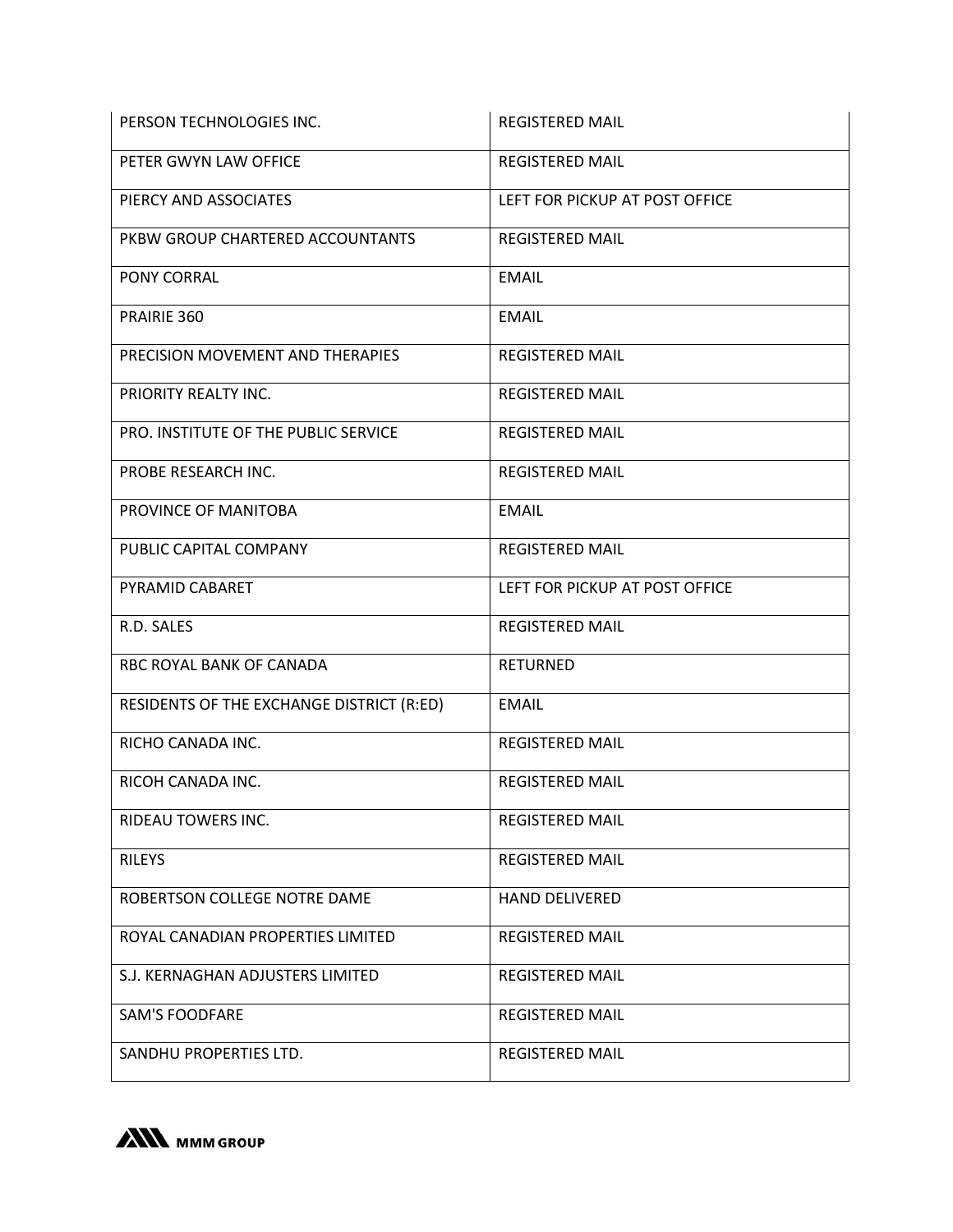| <b>SETS ON FORT</b>                    | <b>REGISTERED MAIL</b> |
|----------------------------------------|------------------------|
| SHELAGH GRAHAM                         | <b>EMAIL</b>           |
| <b>SHWARMA KHAN</b>                    | <b>EMAIL</b>           |
| <b>SKYCITY CENTRE</b>                  | <b>EMAIL</b>           |
| SKYCITY CENTRE/ROYAL LEPAGE            | <b>EMAIL</b>           |
| STEPHEN ROSENFIELD'S ACCOUNTING OFFICE | <b>REGISTERED MAIL</b> |
| <b>SUBWAY</b>                          | <b>HAND DELIVERED</b>  |
| SUN LIFE ASSURANCE COMPANY OF CANADA   | <b>REGISTERED MAIL</b> |
| SYMCOR INC.                            | <b>RETURNED</b>        |
| TELENIUM INC.                          | <b>REGISTERED MAIL</b> |
| <b>TELPAY INCORPORATED</b>             | <b>REGISTERED MAIL</b> |
| THE CITY OF WINNIPEG                   | <b>REGISTERED MAIL</b> |
| THE FORKS                              | <b>EMAIL</b>           |
| THE GARRY STREET PROBABTION            | <b>REGISTERED MAIL</b> |
| THE KEG                                | <b>EMAIL</b>           |
| THE KEG STEAKHOUSE & BAR               | <b>REGISTERED MAIL</b> |
| THE KINGSFORD DEVELOPMENT CORPORATION  | <b>REGISTERED MAIL</b> |
| THE MANITOBA HYDRO ELECTRIC BOARD      | <b>REGISTERED MAIL</b> |
| THE NORTHWEST COMPANY                  | <b>EMAIL</b>           |
| THE PINT                               | <b>REGISTERED MAIL</b> |
| THE WAWANESA MUTUAL INSURANCE COMPANY  | <b>REGISTERED MAIL</b> |
| THE WINDSOR HOTEL                      | <b>REGISTERED MAIL</b> |
| THUNDERCHILD INVESTMENTS LTD.          | <b>REGISTERED MAIL</b> |
| U OF M - ABORIGINAL EDUCATION CENTRE   | <b>REGISTERED MAIL</b> |
| <b>UNION CENTRE INC</b>                | <b>REGISTERED MAIL</b> |